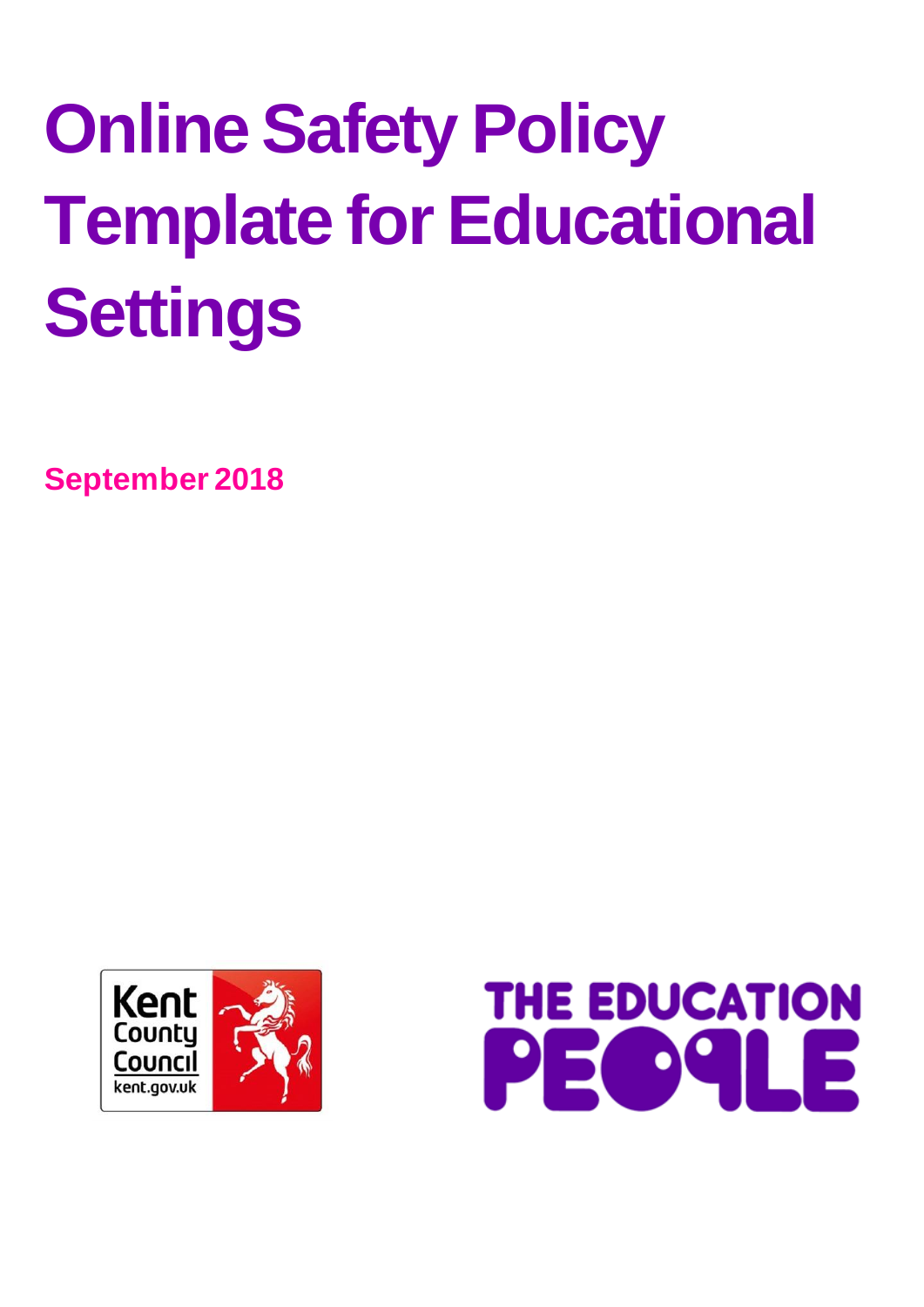# **Contents**

|                                                                                                               | Page no  |
|---------------------------------------------------------------------------------------------------------------|----------|
| Using the Online Safety Policy Template                                                                       | 3        |
| 1. Policy Aims                                                                                                | 5        |
| 2. Policy Scope                                                                                               | 5        |
| 2.2 Links with other policies and practices                                                                   | 6        |
| 3. Monitoring and Review                                                                                      | 6        |
| 4. Roles and Responsibilities                                                                                 | 6        |
| 4.1 The leadership and management team                                                                        | 6        |
| 4.2 The Designated Safeguarding Lead                                                                          | 7        |
| 4.3 Members of staff                                                                                          | 8        |
| 4.4 Staff who manage the technical environment                                                                | 8        |
| 4.5 Learners                                                                                                  | 8        |
| 4.6 Parents                                                                                                   | 9        |
| 5. Education and Engagement Approaches                                                                        | 9        |
| 5.1 Education and engagement with learners                                                                    | 9        |
| 5.2 Vulnerable Learners                                                                                       | 10       |
| 5.3 Training and engagement with staff                                                                        | 10       |
| 5.4 Awareness and engagement with parents                                                                     | 11       |
| 6. Reducing Online Risks                                                                                      | 11       |
| 7. Safer Use of Technology                                                                                    | 12       |
| 7.1 Classroom Use                                                                                             | 12       |
| 7.2 Managing Internet Access                                                                                  | 13       |
| 7.3 Filtering and Monitoring                                                                                  | 13       |
| 7.4 Managing Personal Data Online                                                                             | 14       |
| 7.5 Security and Management of Information Systems                                                            | 14       |
| 7.6 Managing the Safety of the Website                                                                        | 15       |
| 7.7 Publishing Images and Videos Online                                                                       | 15       |
| 7.8 Managing Email                                                                                            | 15       |
| 7.9 Educational use of Videoconferencing and/or Webcams                                                       | 16       |
| 7.10 Management of Learning Platforms                                                                         | 17       |
| 7.11 Management of Applications (apps) used to Record Learners                                                | 18       |
| Progress                                                                                                      |          |
| 8. Social Media                                                                                               | 18       |
| 8.1 Expectations                                                                                              | 18       |
| 8.2 Staff Personal Use of Social Media                                                                        | 19       |
| 8.3 Learners Personal Use of Social Media                                                                     | 20       |
| 8.4 Official Use of Social Media                                                                              | 21       |
| 9. Use of Personal Devices and Mobile Phones                                                                  | 22       |
| 9.1 Expectations                                                                                              | 22       |
| 9.2 Staff Use of Personal Devices and Mobile Phones<br>9.3 Learners Use of Personal Devices and Mobile Phones | 23<br>23 |
| 9.4 Visitors' Use of Personal Devices and Mobile Phones                                                       | 24       |
|                                                                                                               |          |

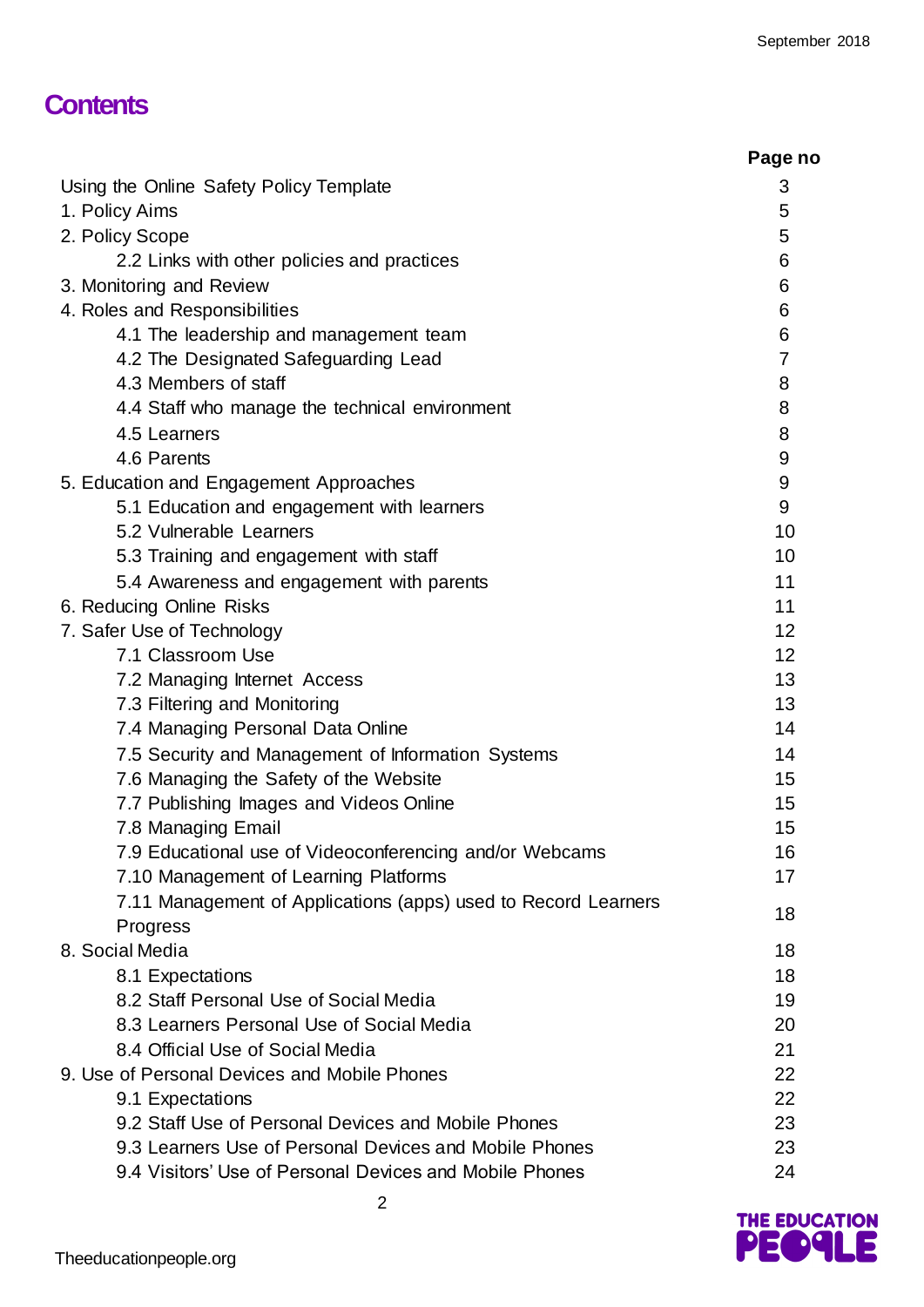| 9.5 Officially provided mobile phones and devices                      | 24 |
|------------------------------------------------------------------------|----|
| 10. Responding to Online Safety Incidents and Concerns                 | 25 |
| 10.1 Concerns about Learner Welfare                                    | 25 |
| 10.2 Staff Misuse                                                      | 25 |
| 11. Procedures for Responding to Specific Online Incidents or Concerns | 26 |
| 11.1 Online Sexual Violence and Sexual Harassment between Children     | 26 |
| 11.2 Youth Produced Sexual Imagery or "Sexting"                        | 27 |
| 11.3 Online Child Sexual Abuse and Exploitation                        | 28 |
| 11.4 Indecent Images of Children (IIOC)                                | 29 |
| 11.5 Cyberbullying                                                     | 30 |
| 11.6 Online Hate                                                       | 30 |
| 11.7 Online Radicalisation and Extremism                               | 31 |
| 12. Useful Links for Educational Settings                              | 32 |

# **Using the Online Safety Policy Template**

An online safety policy provides educational settings with a framework to develop their online safety ethos and enables leaders and managers to detail strategic approaches and considerations, with regards to the safer use of technology.

The online safety policy should be recognised as a safeguarding policy, not a technical or computing policy and falls within the role and responsibilities the Designated Safeguarding Lead (DSL). There is no requirement for educational settings to have a separate online safety policy if online safety issues are appropriately addressed within other policies; this decision will be down to leaders and managers. If online safety is embedded within existing documents, settings should ensure that their community is aware of how and where to locate safety information, especially regarding responding to and reporting specific online safety concerns.

We encourage all educational settings to ensure that their online safety policy is individualised for their own specific context, to ensure that it is fit for purpose. It will not be appropriate for educational settings to adopt this template in its entirety; some statements will be more relevant to some settings than others.

This policy template requires leaders, managers and DSLs to adapt the content to include specific local information such as their own named points of contact, as well as their specific procedures and expectations. These decisions and details will vary from setting to setting, so this template should be used as a starting framework.

#### **Disclaimer**

The Education People make every effort to ensure that the information in this document is accurate and upto-date. If errors are brought to our attention, we will correct them as soon as practicable.

The copyright of these materials is held by The Education People. However, educational settings that work with children and young people are granted permission to use all or part of the materials for not for profit use, providing the Education People copyright is acknowledged and we are informed of its use.

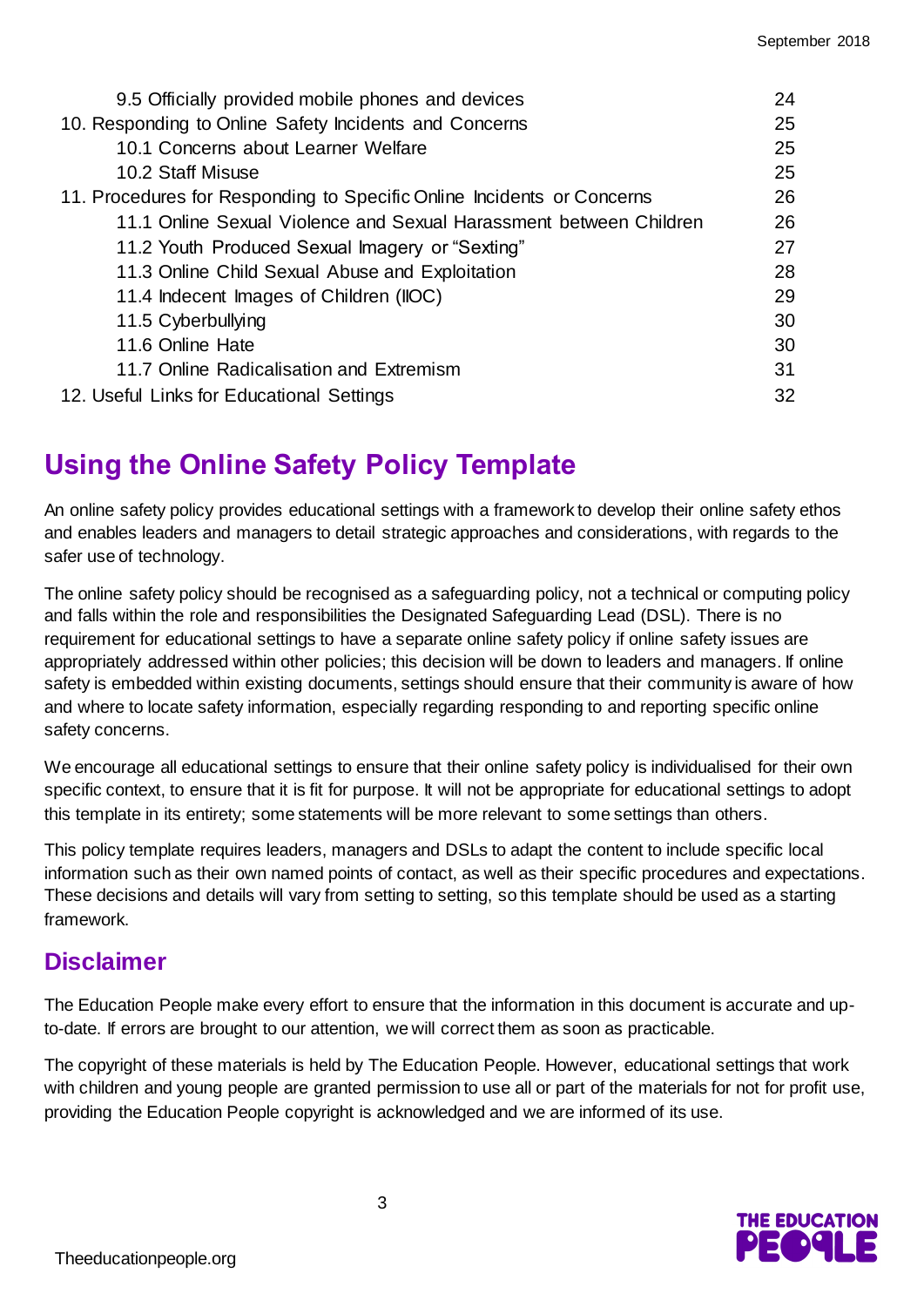# **The Craylands School Online Safety Policy**



# **Key Details**

# **Designated Safeguarding Lead (s): Kylie Cox**

**Trained DSL Online Safety Lead: Kris Hiscock**

**Named Governor with lead responsibility: Linda Cowey**

**Date written: September 2018 Date agreed and ratified by Governing Body: October 2018 Date of next review: September 2019**

**This policy will be reviewed at least annually. It will also be revised following any concerns and/or updates to national and local guidance or procedure**

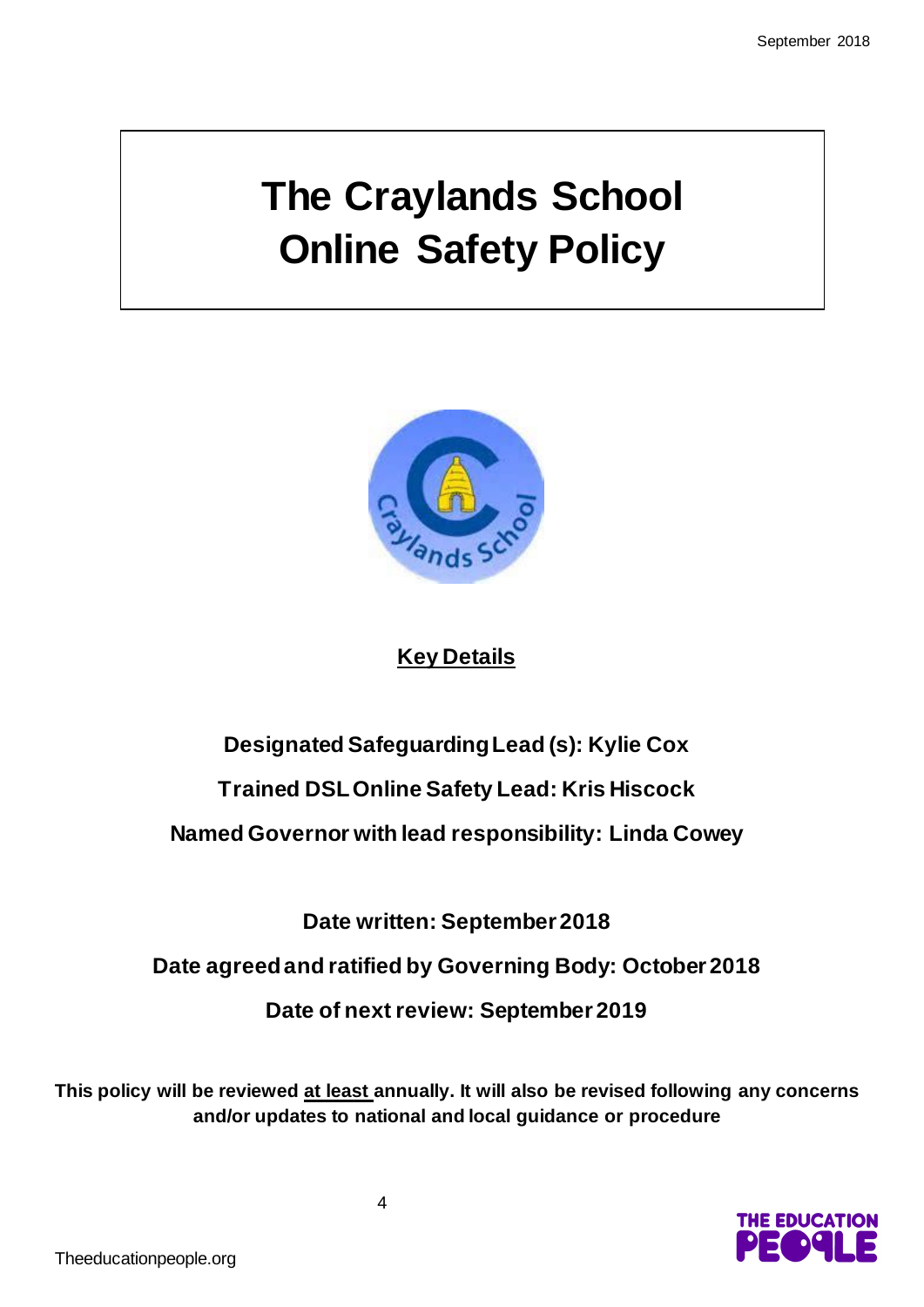September 2018



5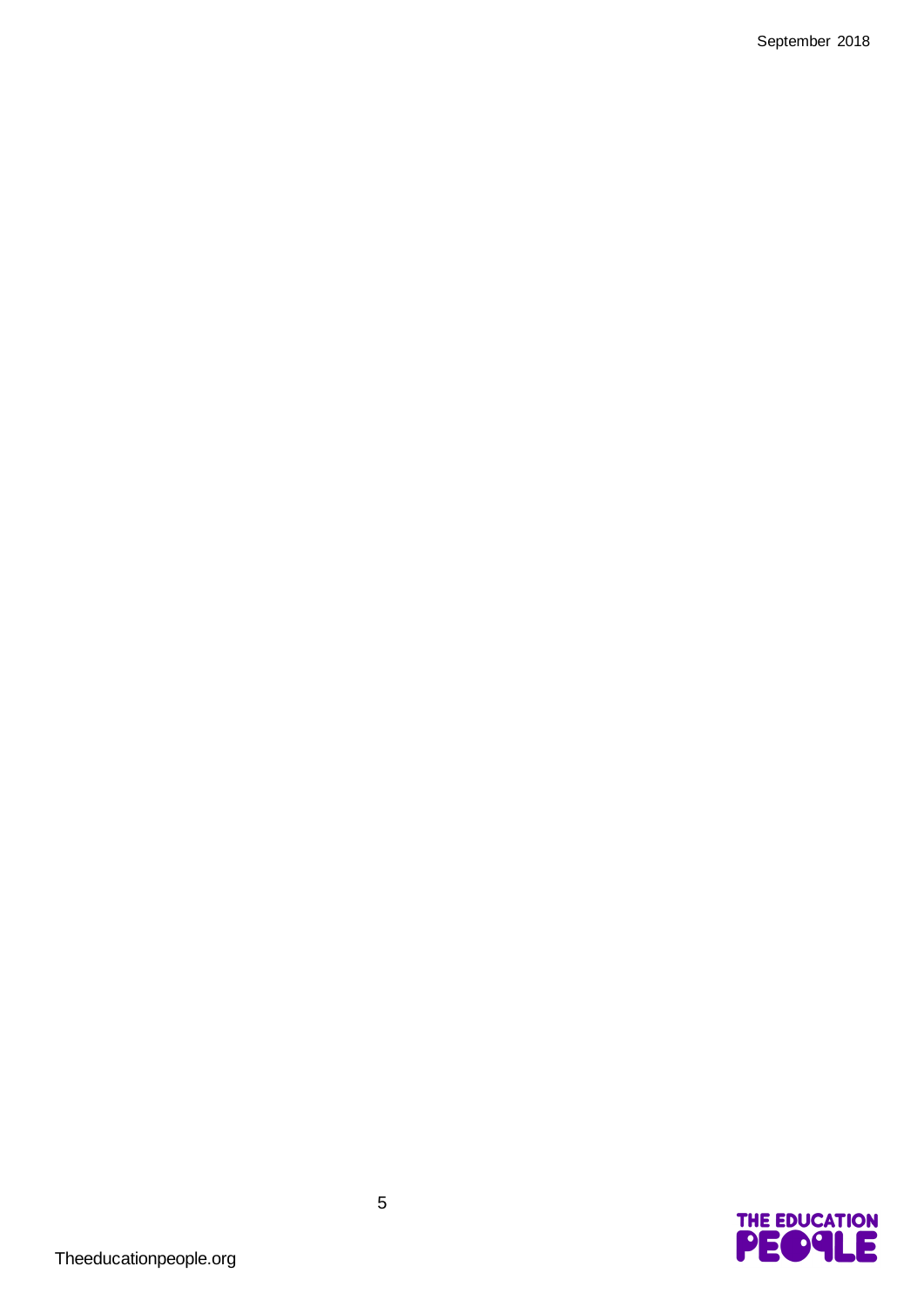# **The Craylands School Online Safety Policy**

# **1. Policy Aims**

- This online safety policy has been written by The Craylands School involving staff, learners and parents/carers, building on the Kent County Council/The Education People online safety policy template, with specialist advice and input as required.
- It takes into account the DfE statutory guidance ['Keeping Children Safe in Education'](https://www.gov.uk/government/publications/keeping-children-safe-in-education--2) 2018, [Early Years and Foundation Stage](https://www.gov.uk/government/publications/early-years-foundation-stage-framework--2) 2017 '[Working Together to Safeguard Children'](https://www.gov.uk/government/publications/working-together-to-safeguard-children--2) 2018 and the [Kent Safeguarding Children Board](http://www.kscb.org.uk/) procedures.
- The purpose of The Craylands School's online safety policy is to:
	- o Safeguard and protect all members of The Craylands School community online.
	- o Identify approaches to educate and raise awareness of online safety throughout the community.
	- o Enable all staff to work safely and responsibly, to role model positive behaviour online and to manage professional standards and practice when using technology.
	- o Identify clear procedures to use when responding to online safety concerns.
- The Craylands School identifies that the issues classified within online safety are considerable, but can be broadly categorised into three areas of risk:
	- o **Content:** being exposed to illegal, inappropriate or harmful material
	- o **Contact:** being subjected to harmful online interaction with other users
	- o **Conduct:** personal online behaviour that increases the likelihood of, or causes, harm.

# **2. Policy Scope**

- The Craylands School believes that online safety is an essential part of safeguarding and acknowledges its duty to ensure that all learners and staff are protected from potential harm online.
- The Craylands School identifies that the internet and associated devices, such as computers, tablets, mobile phones and games consoles, are an important part of everyday life.
- The Craylands School believes that learners should be empowered to build resilience and to develop strategies to manage and respond to risk online.
- This policy applies to all staff including the governing body, leadership team, teachers, support staff, external contractors, visitors, volunteers and other individuals who work for, or provide services on behalf of the setting (collectively referred to as "staff" in this policy) as well as learners, parents and carers.
- This policy applies to all access to the internet and use of technology, including personal devices, or where learners, staff or other individuals have been provided with setting issued devices for use off-site, such as a work laptops, tablets or mobile phones.

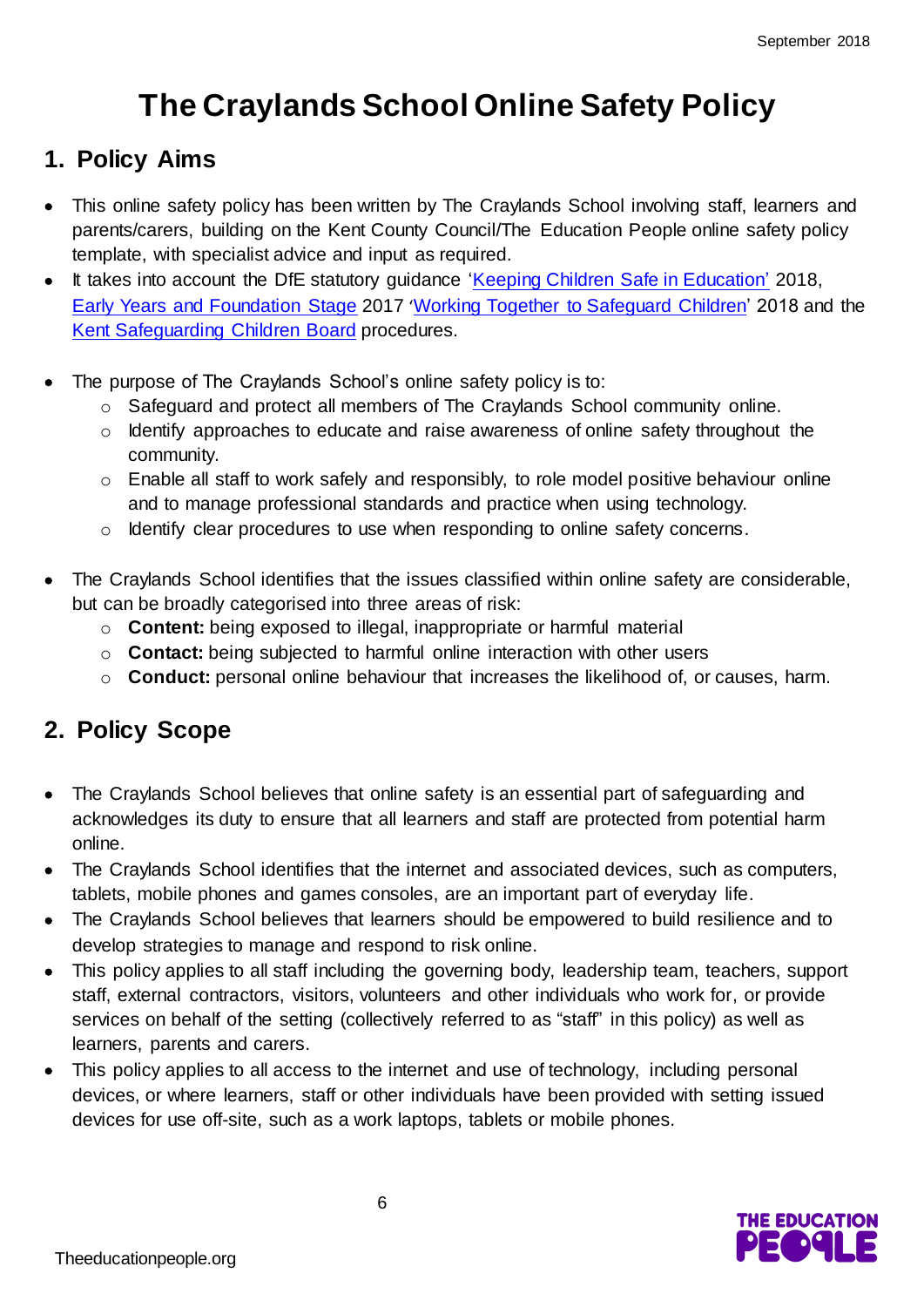# **2.2 Links with other policies and practices**

- $\circ$  This policy links with several other policies, practices and action plans including:
- o Anti-bullying policy
- o Acceptable Use Policies (AUP) and/or the Code of conduct/staff behaviour policy
- o Behaviour and discipline policy
- o Child protection policy
- $\circ$  Confidentiality policy
- o Curriculum policies, such as: Computing, Personal Social and Health Education (PSHE), Citizenship and Relationships and Sex Education (RSE)
- o Data security
- o Image use policy
- o Mobile phone and social media policies
- o Searching, screening and confiscation policy

# **3. Monitoring and Review**

- Technology in this area evolves and changes rapidly. The Craylands School will review this policy at least annually.
	- o The policy will also be revised following any national or local policy requirements, any child protection concerns or any changes to the technical infrastructure
- We will regularly monitor internet use and evaluate online safety mechanisms to ensure that this policy is consistently applied.
- To ensure they have oversight of online safety, the headteacher will be informed of online safety concerns, as appropriate.
- The named governor for safeguarding will report on a regular basis to the governing body on online safety practice and incidents, including outcomes.
- Any issues identified via monitoring will be incorporated into our action planning.

# **4. Roles and Responsibilities**

- The Designated Safeguarding Lead (DSL) Kylie Cox, supported by Kris Hiscock has lead responsibility for online safety. *Whilst activities of the designated safeguarding lead may be delegated to an appropriately trained deputy, overall the ultimate lead responsibility for safeguarding and child protection, including online safety remains with the DSL*.
- The Craylands School recognises that all members of the community have important roles and responsibilities to play with regards to online safety.

# **4.1 The leadership and management team will:**

 Ensure that online safety is viewed as a safeguarding issue and that practice is in line with national and local recommendations and requirements.

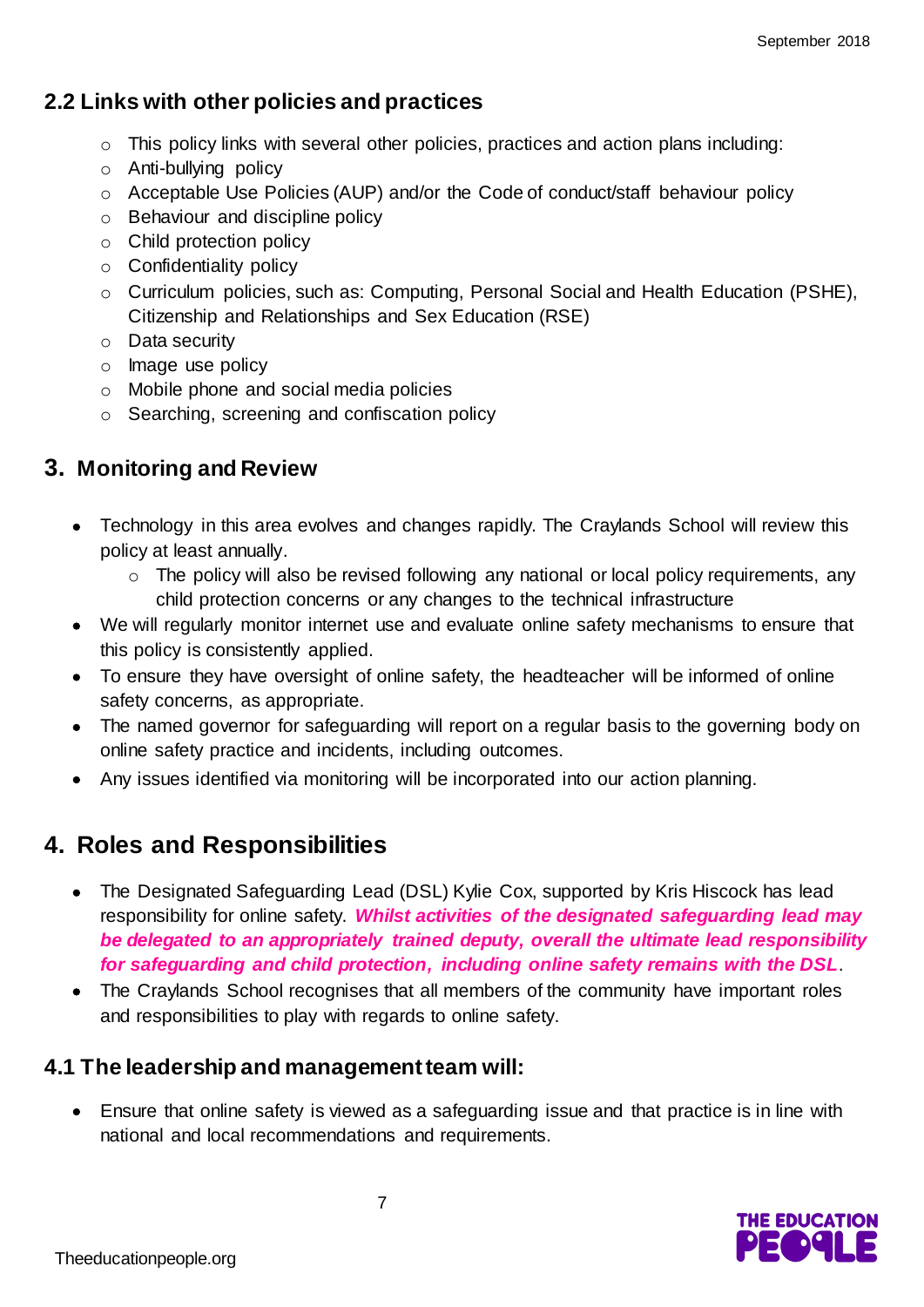- Ensure there are appropriate and up-to-date policies regarding online safety; including a staff code of conduct/behaviour policy and acceptable use policy, which covers acceptable use of technology.
- Ensure that suitable and appropriate filtering and monitoring systems are in place and work with technical staff to monitor the safety and security of our systems and networks.
- Ensure that online safety is embedded within a progressive curriculum, which enables all learners to develop an age-appropriate understanding of online safety.
- Support the DSL and any deputies by ensuring they have sufficient time and resources to fulfil their online safety responsibilities.
- Ensure there are robust reporting channels for the community to access regarding online safety concerns, including internal, local and national support.
- Ensure that appropriate risk assessments are undertaken regarding the safe use of technology.
- Audit and evaluate online safety practice to identify strengths and areas for improvement.

# **4.2 The DesignatedSafeguarding Lead (DSL) will:**

- Act as a named point of contact on all online safeguarding issues and liaise with other members of staff or other agencies, as appropriate.
- Work alongside deputy DSLs to ensure online safety is recognised as part of the settings safeguarding responsibilities and that a coordinated approach is implemented.
- Ensure all members of staff receive regular, up-to-date and appropriate online safety training.
- Access regular and appropriate training and support to ensure they understand the unique risks associated with online safety and have the relevant knowledge and up to date required to keep learners safe online.
- Access regular and appropriate training and support to ensure they recognise the additional risks that learners with SEN and disabilities (SEND) face online.
- Keep up-to-date with current research, legislation and trends regarding online safety and communicate this with the community, as appropriate.
- Work with staff to coordinate participation in local and national events to promote positive online behaviour, such as Safer Internet Day.
- Ensure that online safety is promoted to parents, carers and the wider community, through a variety of channels and approaches.
- Maintain records of online safety concerns, as well as actions taken, as part of the settings safeguarding recording mechanisms.
- Monitor online safety incidents to identify gaps and trends, and use this data to update the education response, policies and procedures.
- Report online safety concerns, as appropriate, to the setting management team and Governing Body.
- Work with the leadership team to review and update online safety policies on a regular basis (at least annually) with stakeholder input.
- Meet regularly at least twice a year with the governor with a lead responsibility for safeguarding and online safety.

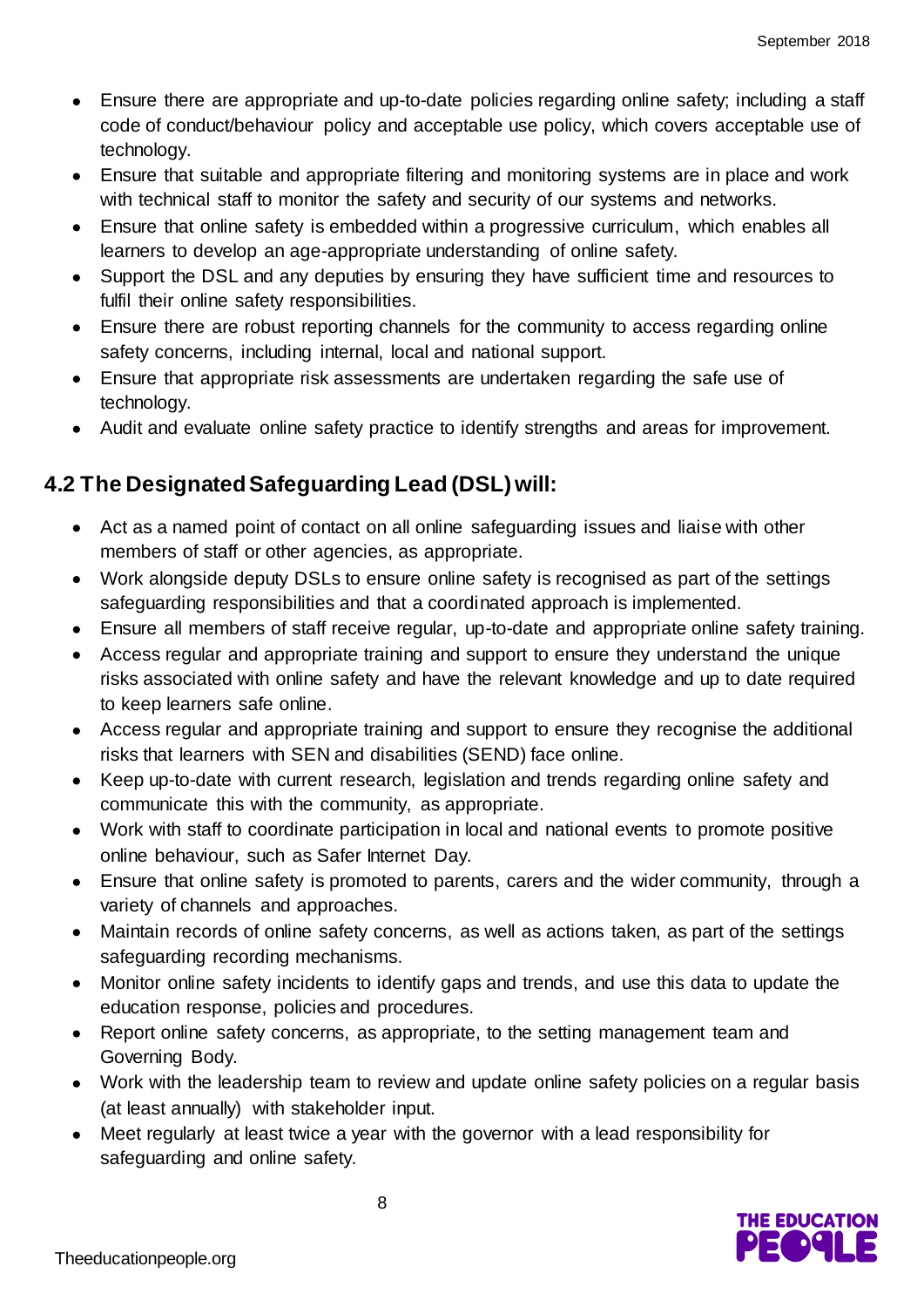# **4.3 It is the responsibility of all members of staff to:**

- Contribute to the development of online safety policies.
- Read and adhere to the online safety policy and acceptable use policies.
- Take responsibility for the security of setting systems and the data they use or have access to.
- Model good practice when using technology and maintain a professional level of conduct in their personal use of technology, both on and off site.
- Embed online safety education in curriculum delivery, wherever possible.
- Have an awareness of a range of online safety issues and how they may be experienced by the children in their care.
- Identify online safety concerns and take appropriate action by following the settings safeguarding policies and procedures.
- Know when and how to escalate online safety issues, including signposting to appropriate support, internally and externally.
- Take personal responsibility for professional development in this area.

# **4.4 It is the responsibility of staff managing the technical environment to:**

- Provide technical support and perspective to the DSL and leadership team, especially in the development and implementation of appropriate online safety policies and procedures.
- Implement appropriate security measures as directed by the DSL and leadership team to ensure that the settings IT infrastructure/system is secure and not open to misuse or malicious attack, whilst allowing learning opportunities to be maximised.
- Ensure that our filtering policy is applied and updated on a regular basis; responsibility for its implementation is shared with the leadership team.
- Ensure that our monitoring systems are applied and updated on a regular basis; responsibility for its implementation is shared with the leadership team
- Ensure appropriate access and technical support is given to the DSL (and/or deputy) to our filtering and monitoring systems, to enable them to take appropriate safeguarding action if/when required.

# **4.5 It is the responsibility of learners (at a level that is appropriate to their individual age and ability) to:**

- Engage in age appropriate online safety education opportunities.
- Contribute to the development of online safety policies.
- Read and adhere to the acceptable use policies.
- Respect the feelings and rights of others both on and offline.
- Take responsibility for keeping themselves and others safe online.

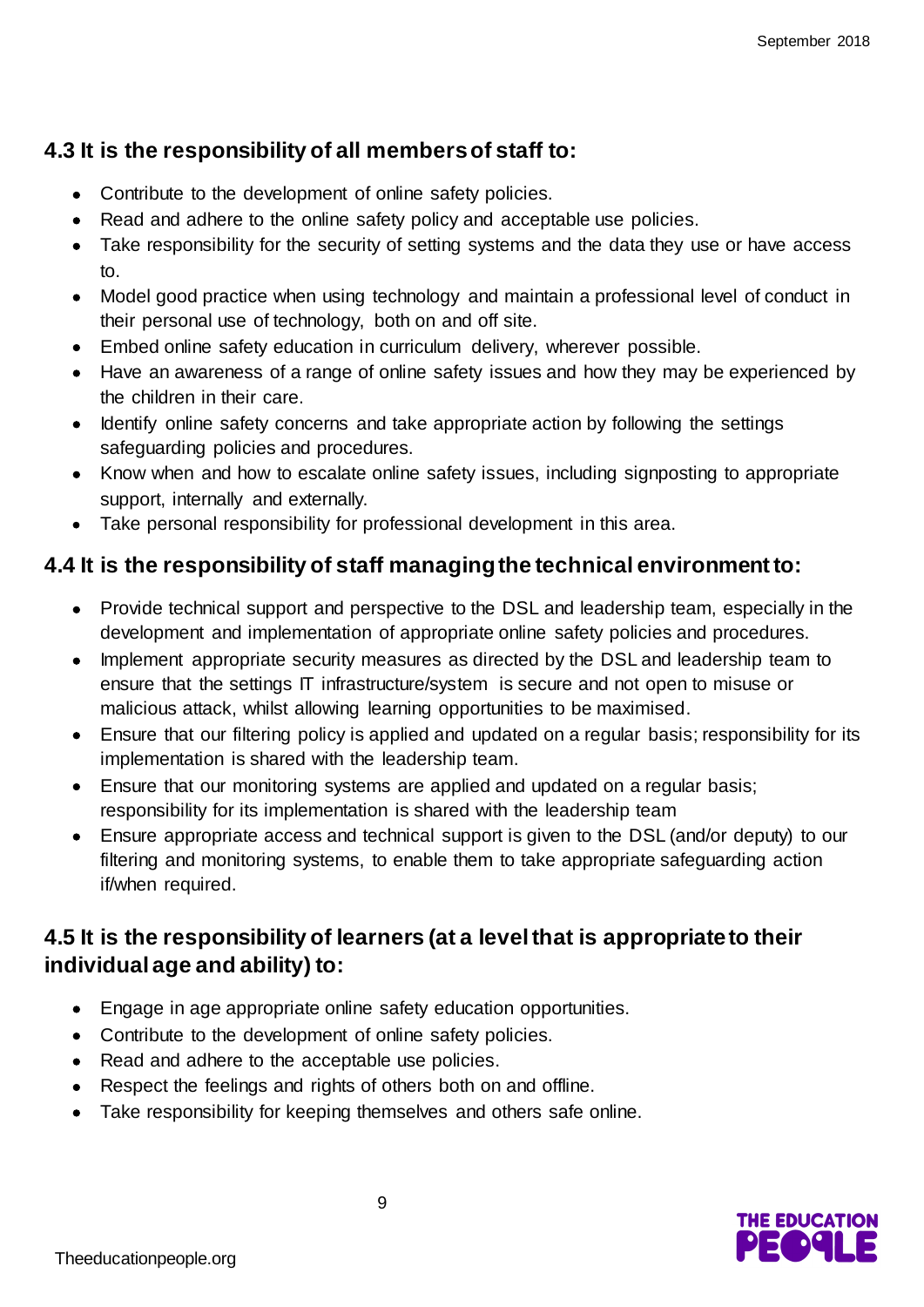• Seek help from a trusted adult, if there is a concern online, and support others that may be experiencing online safety issues.

## **4.6 It is the responsibility of parents and carers to:**

- Read the acceptable use policies and encourage their children to adhere to them.
- Support our online safety approaches by discussing online safety issues with their children and reinforcing appropriate and safe online behaviours at home.
- Role model safe and appropriate use of technology and social media.
- Abide by the home-school agreement and acceptable use policies.
- Identify changes in behaviour that could indicate that their child is at risk of harm online.
- Seek help and support from the setting, or other appropriate agencies, if they or their child encounter risk or concerns online.
- Contribute to the development of the online safety policies.
- Use our systems, such as learning platforms, and other network resources, safely and appropriately.
- Take responsibility for their own awareness in relation to the risks and opportunities posed by new and emerging technologies.

# **5. Education and Engagement Approaches**

#### **5.1 Education and engagement with learners**

- The setting will establish and embed a progressive online safety curriculum to raise awareness and promote safe and responsible internet use amongst learners by:
	- o Ensuring education regarding safe and responsible use precedes internet access.
	- o Including online safety in Personal, Social, Health and Economic (PSHE), Relationships and Sex Education (RSE) and computing programmes of study; we follow the DASCO created computing scheme of work which includes at least 2 online safety lessons per term.
	- o Reinforcing online safety messages whenever technology or the internet is in use.
	- o Educating learners in the effective use of the internet to research; including the skills of knowledge location, retrieval and evaluation.
	- o Teaching learners to be critically aware of the materials they read and shown how to validate information before accepting its accuracy.
- The setting will support learners to read and understand the acceptable use policies in a way which suits their age and ability by:
	- o Displaying acceptable use posters in all rooms with internet access.
	- o Informing learners that network and internet use will be monitored for safety and security purposes and in accordance with legislation.
	- o Implementing appropriate peer education approaches; the school will aim to create digital leaders to promote online safety across the school.

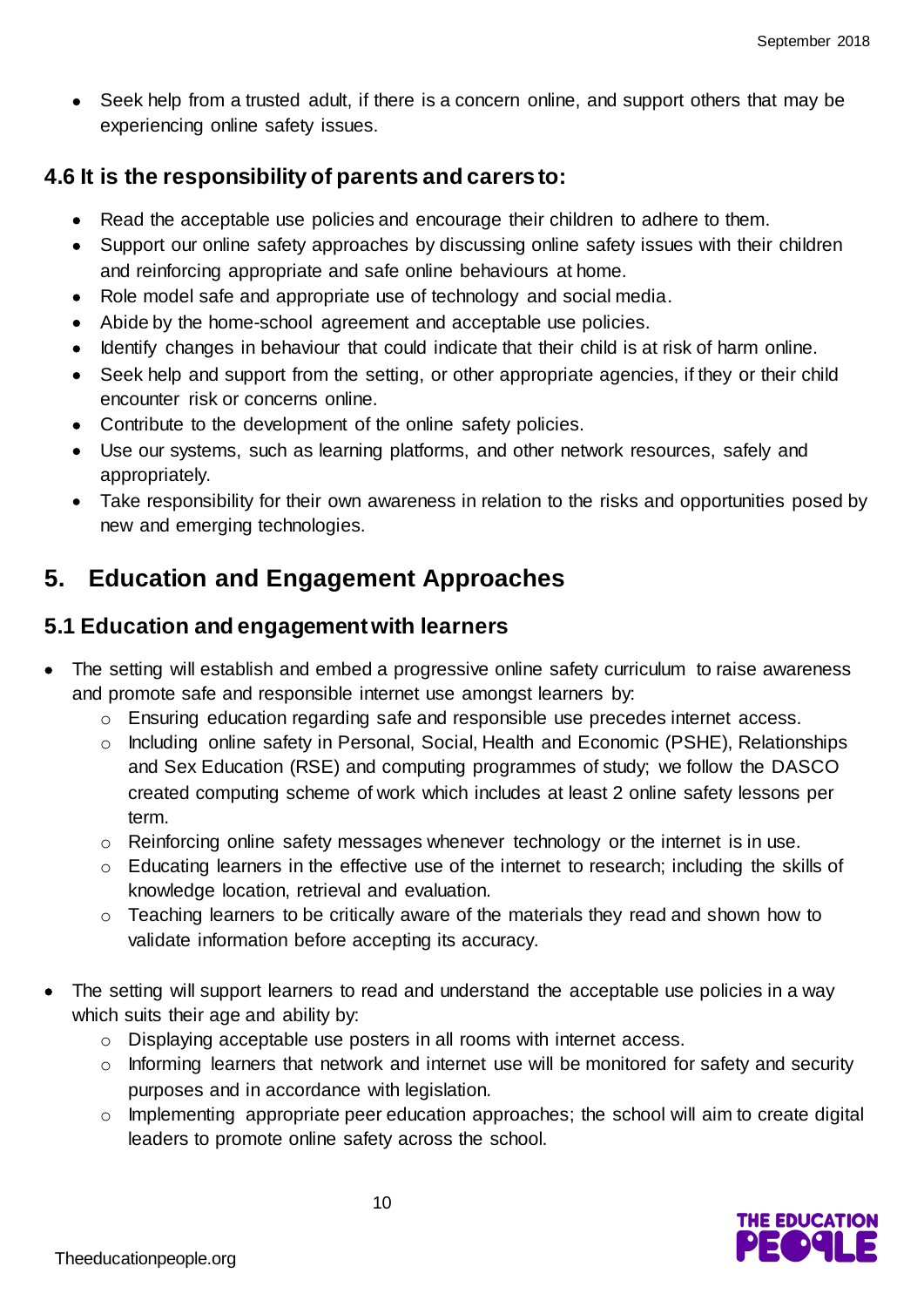- $\circ$  Providing online safety education and training as part of the transition programme across the key stages and when moving between establishments.
- o Seeking learner voice when writing and developing online safety policies and practices, including curriculum development and implementation.
- o Using support, such as external visitors, where appropriate, to complement and support our internal online safety education approaches.

# **5.2 Vulnerable Learners**

- The Craylands School recognises that some learners are more vulnerable online due to a range of factors. This may include, but is not limited to children in care, children with Special Educational Needs and Disabilities (SEND) or mental health needs, children with English as an additional language (EAL) and children experiencing trauma or loss.
- The Craylands School will ensure that differentiated and ability appropriate online safety education, access and support is provided to vulnerable learners; using the DASCO scheme of work, teachers can access previous year group resources to deliver ability appropriate online safety lessons.
- When implementing an appropriate online safety policy and curriculum The Craylands School will seek input from specialist staff as appropriate, including the SENCO, Child in Care Designated Teacher: Mrs Stone.

#### **5.3 Training and engagement with staff**

We will:

- Provide and discuss the online safety policy and procedures with all members of staff as part of induction.
- Provide up-to-date and appropriate online safety training for all staff on a regular basis, with at least annual updates.
	- o This will take place on the first INSET day of the year, as part of the annual safeguarding training,
	- o This will cover the potential risks posed to learners (Content, Contact and Conduct) as well as our professional practice expectations.
- Recognise the expertise staff build by undertaking safeguarding training and managing safeguarding concerns and provide opportunities for staff to contribute to and shape online safety policies and procedures.
- Make staff aware that our IT systems are monitored, and that activity can be traced to individual users; staff will be reminded to behave professionally and in accordance with our policies when accessing our systems and devices.
- Make staff aware that their online conduct outside of the setting, including personal use of social media, could have an impact on their professional role and reputation.
- Highlight useful educational resources and tools which staff should use, according to the age and ability of the learners.
- Ensure all members of staff are aware of the procedures to follow regarding online safety concerns affecting learners, colleagues or other members of the community.

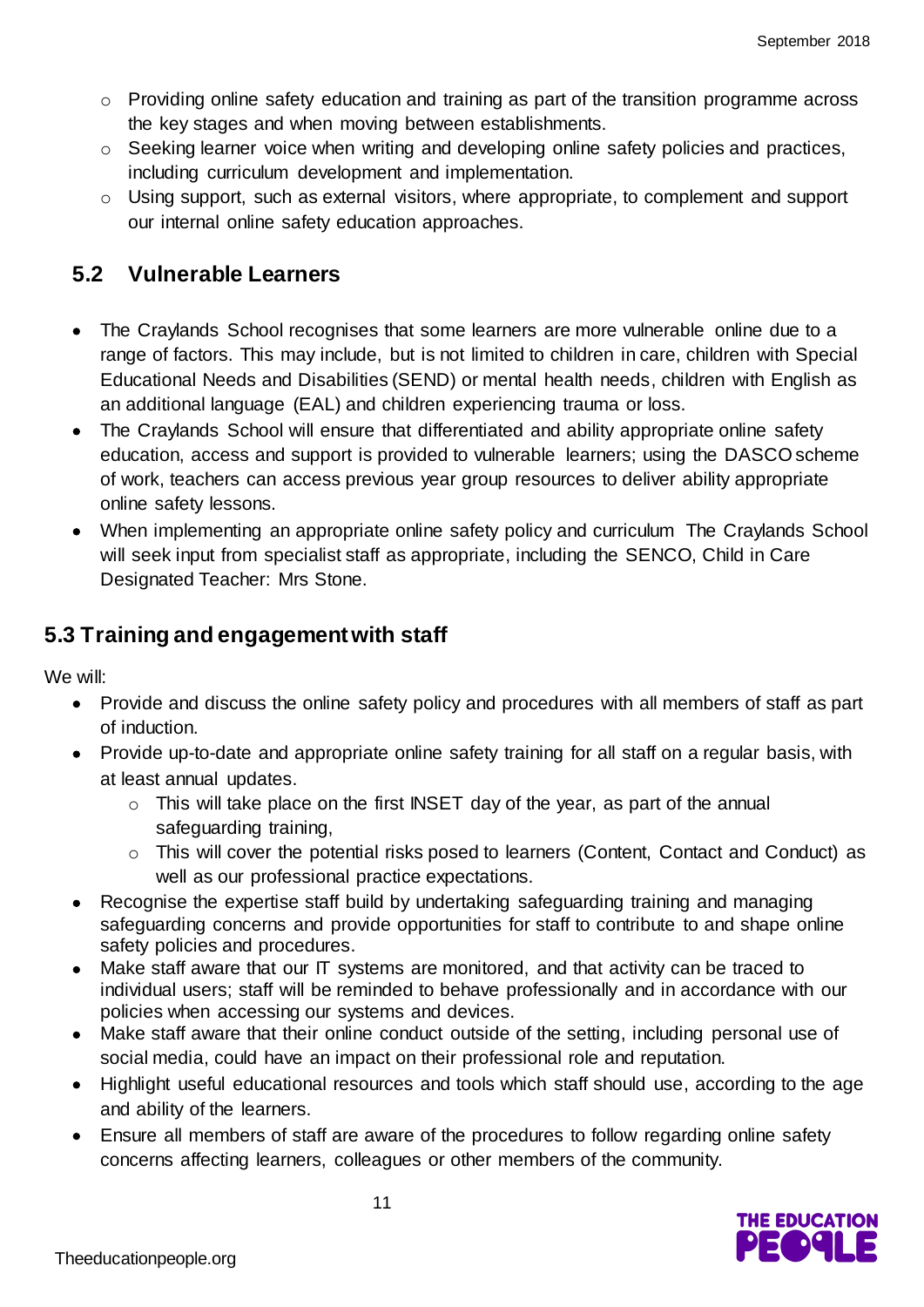#### **5.4 Awareness and engagement with parents and carers**

- The Craylands School recognises that parents and carers have an essential role to play in enabling children and young people to become safe and responsible users of the internet and associated technologies.
- We will build a partnership approach to online safety with parents and carers by:
	- o Providing information and guidance on online safety in a variety of formats.
		- This will include offering specific online safety awareness training and highlighting online safety at other events such as parent evenings, transition events, fetes and sports days.
	- o Drawing their attention to the online safety policy and expectations in newsletters, letters, our prospectus and on our website.
	- o Requesting that they read online safety information as part of joining our community, for example, within our home school agreement.
	- o Requiring them to read our acceptable use policies and discuss the implications with their children.

# **6. Reducing Online Risks**

- The Craylands School recognises that the internet is a constantly changing environment with new apps, devices, websites and material emerging at a rapid pace.
- We will:
	- o Regularly review the methods used to identify, assess and minimise online risks.
	- o Examine emerging technologies for educational benefit and undertake appropriate risk assessments before use in the setting is permitted.
	- $\circ$  Ensure that appropriate filtering and monitoring is in place and take all reasonable precautions to ensure that users can only access appropriate material.
	- $\circ$  Due to the global and connected nature of the internet, it is not possible to guarantee that unsuitable material cannot be accessed via our computers or devices.
- All members of the community are made aware of our expectations regarding safe and appropriate behaviour online and the importance of not posting any content, comments, images or videos which could cause harm, distress or offence to members of the community. This is clearly outlined in our acceptable use policies and highlighted through a variety of education and training approaches.

# **7. Safer Use of Technology**

#### **7.1 Classroom Use**

- The Craylands School uses a wide range of technology. This includes access to:
	- o Computers, laptops and other digital devices
	- o Internet which may include search engines and educational websites
	- o Learning platform/intranet

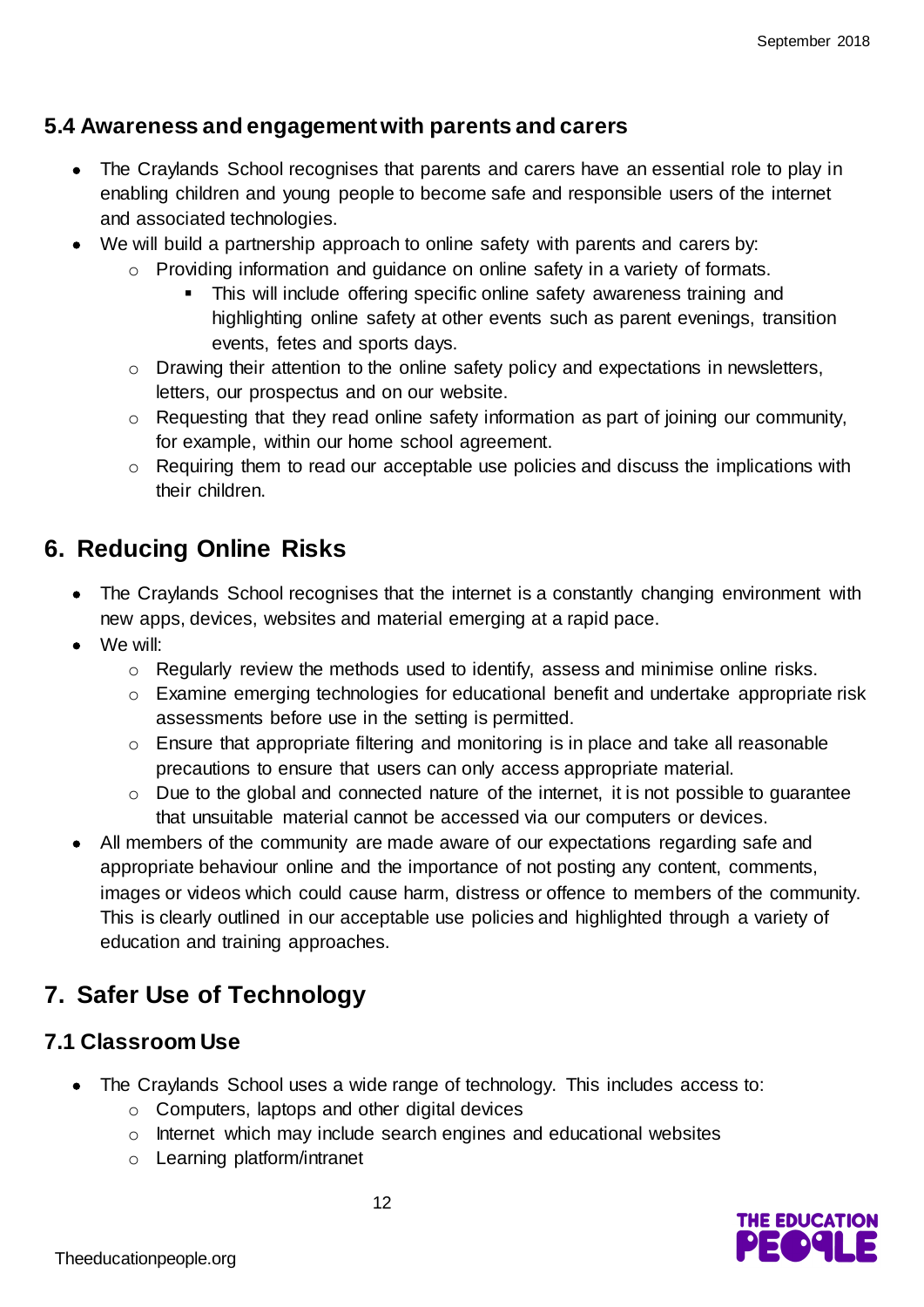- o Email
- o Games consoles and other games-based technologies
- o Digital cameras, web cams and video cameras
- All setting owned devices will be used in accordance with our acceptable use policies and with appropriate safety and security measures in place.
	- o Ipads have a record sheet for all children who have used them and the numbered ipad that has been used; this will enable the school to track the usage of the ipads.
- Members of staff will always evaluate websites, tools and apps fully before use in the classroom or recommending for use at home.
- The setting will use age appropriate search tools following an informed risk assessment, to identify which tool best suits the needs of our community.
	- o SWGfL Squiggle, Dorling Kindersley find out, Google Safe Search or CBBC safe search.
- We will ensure that the use of internet-derived materials, by staff and learners complies with copyright law and acknowledge the source of information.
- Supervision of learners will be appropriate to their age and ability.
	- o **Early Years Foundation Stage and Key Stage 1**
		- Access to the internet will be by adult demonstration, with occasional directly supervised access to specific and approved online materials, which supports the learning outcomes planned for the learners age and ability.
	- o **Key Stage 2** 
		- **EXECT** Learners will use age-appropriate search engines and online tools.
		- **EXECT** Learners will be directed by the teacher to online materials and resources which support the learning outcomes planned for the learners age and ability.

#### **7.2 Managing Internet Access**

- We will maintain a written record of users who are granted access to our devices and systems.
- All staff, learners and visitors will read and sign an acceptable use policy before being given access to our computer system, IT resources or internet.

# **7.3 Filtering and Monitoring**

*Note: A guide for education settings about establishing 'appropriate levels' of filtering and monitoring can be found at: [https://www.saferinternet.org.uk/advice-centre/teachers-and-school](https://www.saferinternet.org.uk/advice-centre/teachers-and-school-staff/appropriate-filtering-and-monitoring)[staff/appropriate-filtering-and-monitoring](https://www.saferinternet.org.uk/advice-centre/teachers-and-school-staff/appropriate-filtering-and-monitoring)*

#### **7.3.1 Decision Making**

- The Craylands School governors and leaders have ensured that our setting has age and ability appropriate filtering and monitoring in place, to limit learner's exposure to online risks.
- The governors and leaders are aware of the need to prevent "over blocking", as that may unreasonably restrict what can be taught, with regards to online activities and safeguarding.

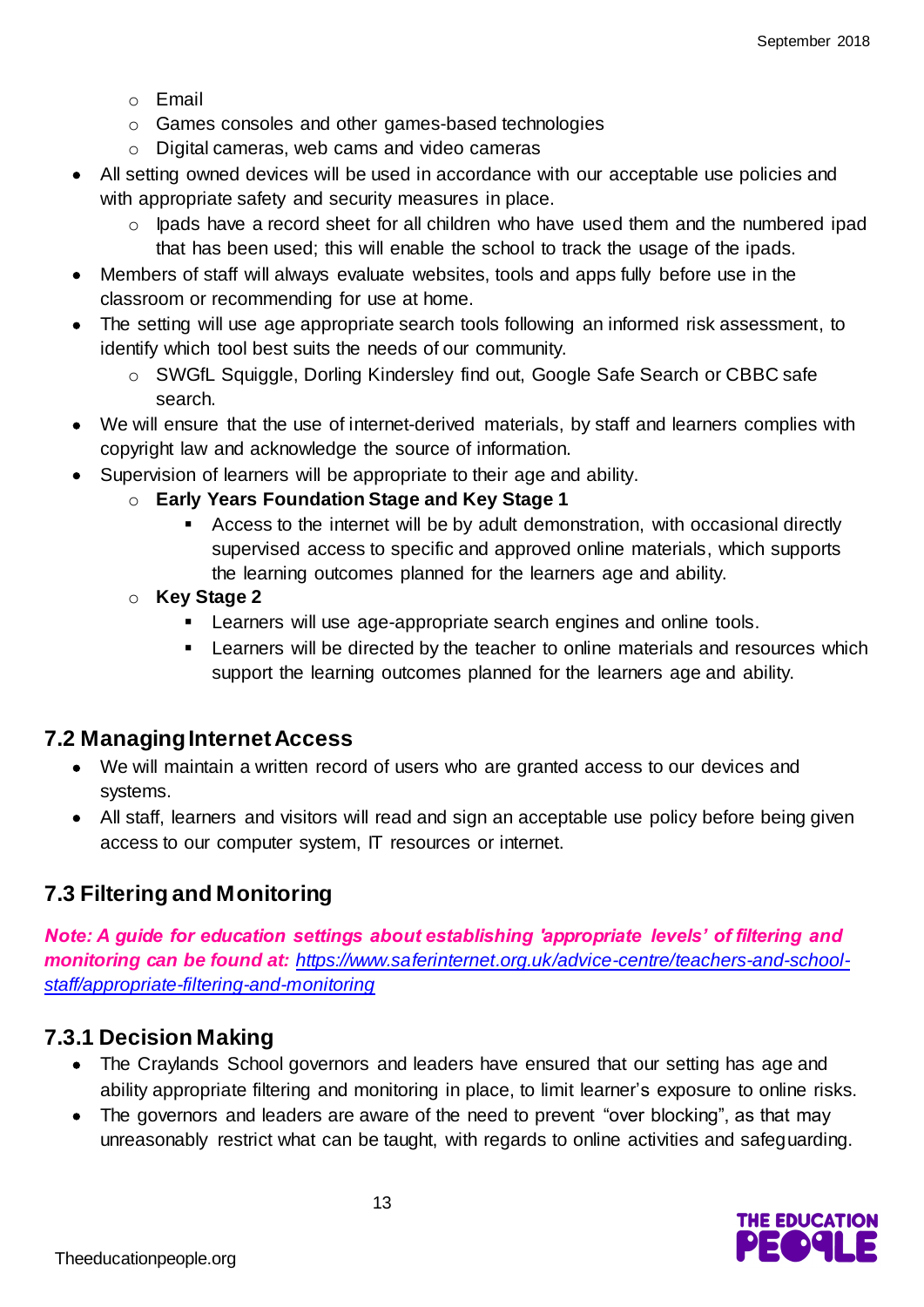- Our decision regarding filtering and monitoring has been informed by a risk assessment, considering our specific needs and circumstances.
- Changes to the filtering and monitoring approach will be risk assessed by staff with educational and technical experience and, where appropriate, with consent from the leadership team; all changes to the filtering policy are logged and recorded.
- The leadership team will ensure that regular checks are made to ensure that the filtering and monitoring methods are effective and appropriate.
- All members of staff are aware that they cannot rely on filtering and monitoring alone to safeguard learners; effective classroom management and regular education about safe and responsible use is essential.

# **7.3.2 Filtering**

- Education broadband connectivity is provided through Kent broadband.
- We use Lightspeed which blocks sites which can be categorised as: pornography, racial hatred, extremism, gaming and sites of an illegal nature
- The filtering system blocks all sites on the [Internet Watch Foundation](https://www.iwf.org.uk/) (IWF) list.
- We work with Kent EIS/Lightspeed to ensure that our filtering policy is continually reviewed.
- If learners discover unsuitable sites, they will be required to:
	- $\circ$  Turn off monitor/screen and report the concern immediate to a member of staff.
	- o The member of staff will report the concern (including the URL of the site if possible) to the DSL (or deputy) and/or technical staff.
	- o The breach will be recorded and escalated as appropriate.
	- o Parents/carers will be informed of filtering breaches involving their child.
- Any material believed to be illegal will be reported immediately to the appropriate agencies, such as the IWF, Kent Police or CEOP.

# **7.3.4 Monitoring**

- We will appropriately monitor internet use on all setting owned or provided internet enabled devices. This is achieved by:
- o Physical monitoring (supervision)
- o *Monitoring internet and web access through looking at history*
- o *EIS report on suspicious searches*
- If a concern is identified via monitoring approaches we will:
	- o DSL or deputy will respond in line with the child protection policy.
- All users will be informed that use of our systems can be monitored and that all monitoring will be in line with data protection, human rights and privacy legislation.

# **7.4 Managing Personal Data Online**

- Personal data will be recorded, processed, transferred and made available online in accordance with General Data Protection Regulations and Data Protection legislation.
	- o Full information can be found in our GDPR policy.

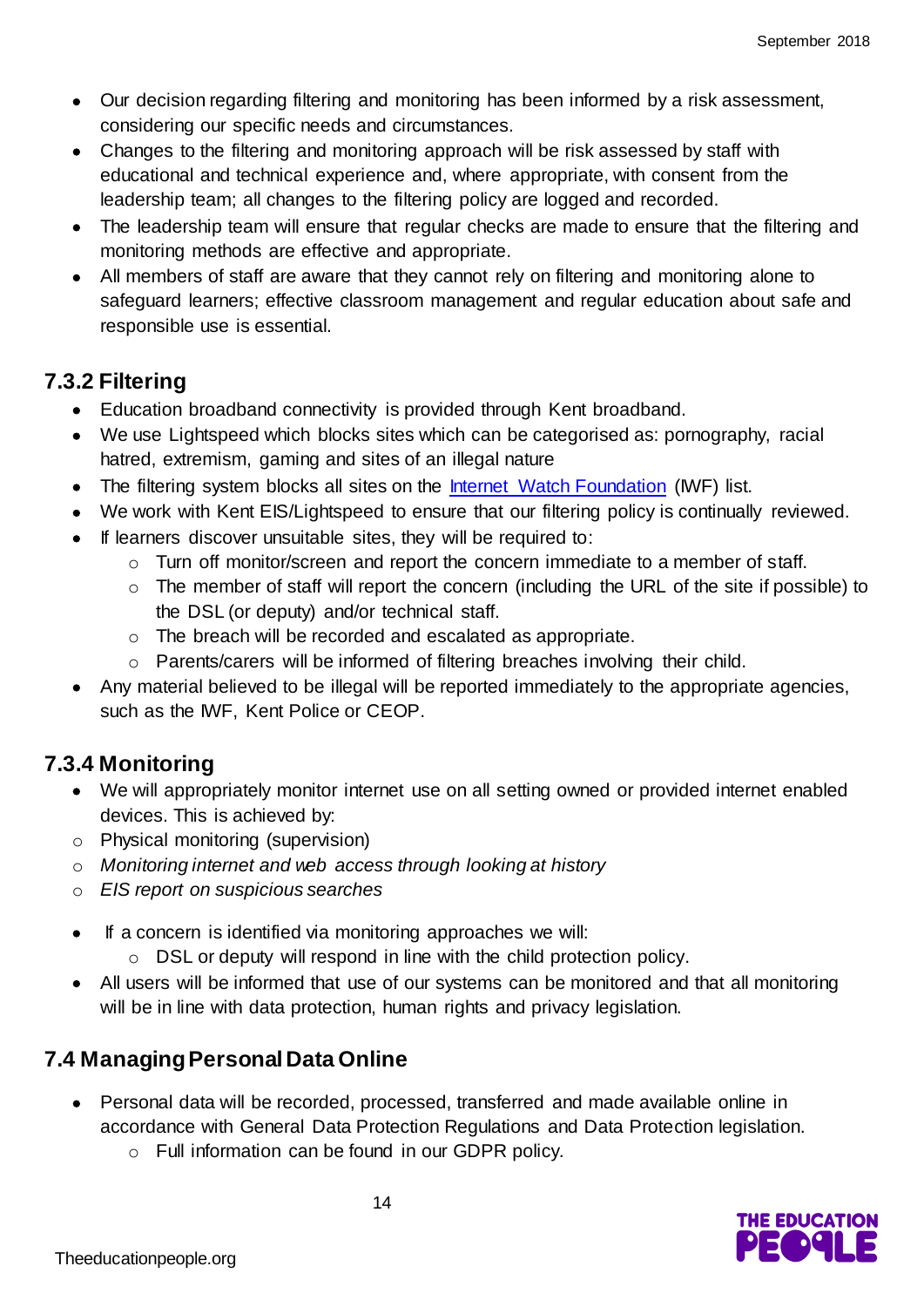# **7.5 Security and Management of Information Systems**

- We take appropriate steps to ensure the security of our information systems, including:
	- o Virus protection being updated regularly.
	- o Encryption for personal data sent over the Internet or taken off site (such as via portable media storage) or access via appropriate secure remote access systems e.g. KLZ OneDrive
	- o Not using portable media without specific permission; portable media will be checked by an anti-virus /malware scan before use.
	- o Not downloading unapproved software to work devices or opening unfamiliar email attachments.
	- o Regularly checking files held on our network,
	- o The appropriate use of user logins and passwords to access our network.
		- Specific user logins and passwords will be enforced for all but the youngest users.
	- o All users are expected to log off or lock their screens/devices if systems are unattended.

# **7.5.1 Password policy**

- All members of staff will have their own unique username and private passwords to access our systems; members of staff are responsible for keeping their password private.
- From year 1 all learners are provided with their own unique username and private passwords to access our systems; learners are responsible for keeping their password private.
- We require all users to:
	- o Use strong passwords for access into our system.
	- o Change their passwords every seasonal term
	- o Always keep their password private; users must not share it with others or leave it where others can find it.
	- $\circ$  Not to login as another user at any time.

# **7.6 Managing the Safety of our Website**

- We will ensure that information posted on our website meets the requirements as identified by the Department for Education (DfE).
- We will ensure that our website complies with guidelines for publications including: accessibility; data protection; respect for intellectual property rights; privacy policies and copyright.
- Staff or learner's personal information will not be published on our website; the contact details on the website will be our setting address, email and telephone number.
- The administrator account for our website will be secured with an appropriately strong password.
- We will post appropriate information about safeguarding, including online safety, on our website for members of the community.

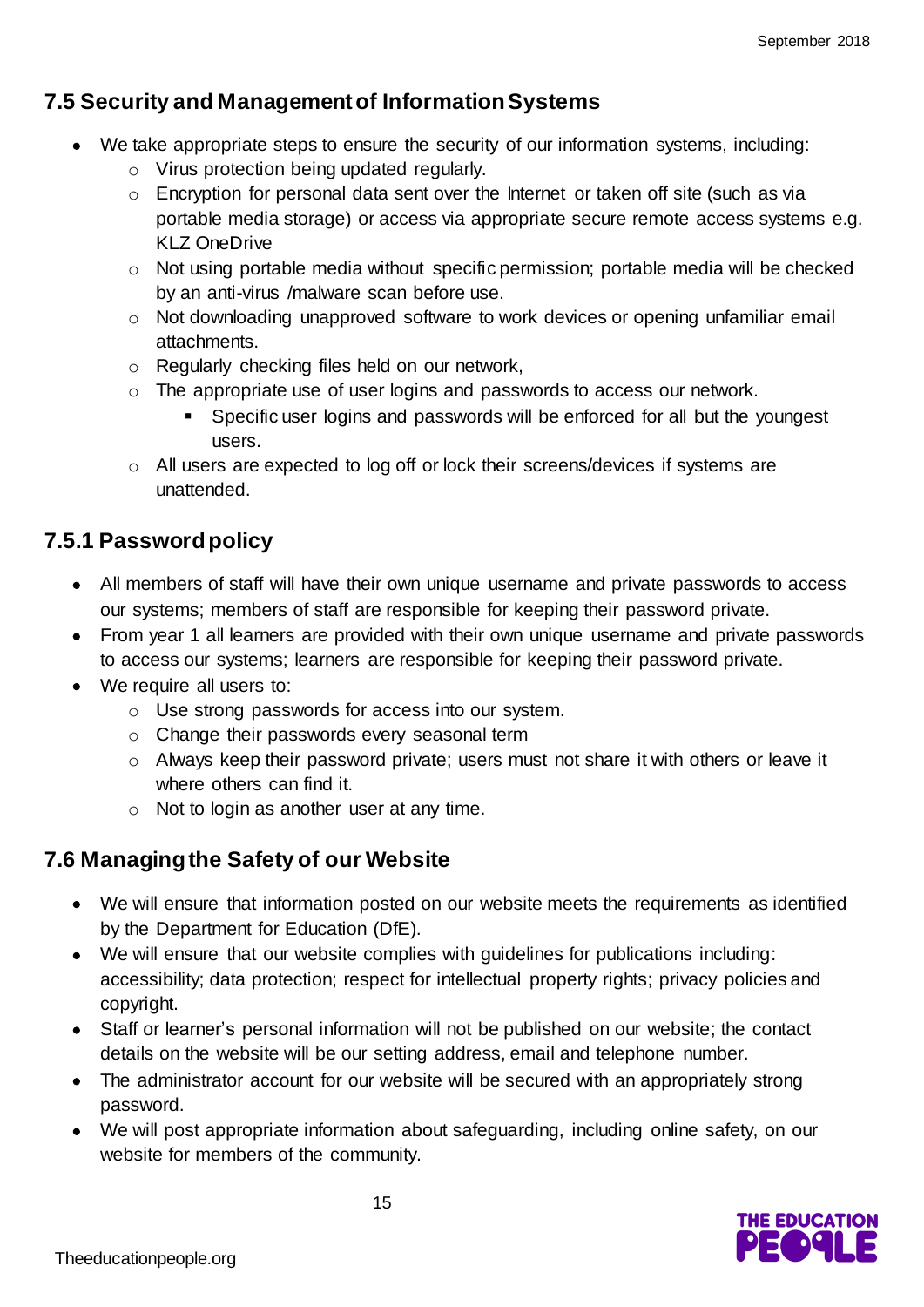# **7.7 Publishing Images and Videos Online**

 We will ensure that all images and videos shared online are used in accordance with the associated polices, including (but not limited to) the: cameras and image use, data security, acceptable use policies, codes of conduct/behaviour, social media and use of personal devices and mobile phones.

# **7.8 ManagingEmail**

- Access to our email systems will always take place in accordance with data protection legislation and in line with other policies, including confidentiality, acceptable use policies and the code of conduct/behaviour policy.
	- o The forwarding of any chain messages/emails is not permitted.
	- o Spam or junk mail will be blocked and reported to the email provider.
	- o Any electronic communication which contains sensitive or personal information will only be sent using secure and encrypted email.
	- o Setting email addresses and other official contact details will not be used for setting up personal social media accounts.
- Members of the community will immediately tell headteacher if they receive offensive communication, and this will be recorded in our safeguarding files/records.
- Excessive social email use can interfere with teaching and learning and will be restricted; access to external personal email accounts may be blocked on site.

## **7.8.1 Staff email**

- The use of personal email addresses by staff for any official setting business is not permitted.
	- o All members of staff are provided with an email address to use for all official communication.
- Members of staff are encouraged to have an appropriate work life balance when responding to email, especially if communication is taking place between staff, learners and parents.

#### **7.8.2 Learner email**

- Learners will use provided email accounts for educational purposes.
- Learners will sign an acceptable use policy and will receive education regarding safe and appropriate email etiquette before access is permitted.
- Whole-class or group email addresses may be used for communication outside of the setting.  $\circ$  .

# **7.9 Management of Applications (apps) used to Record Children's Progress**

- We use Tapestry to track learners progress and share appropriate information with parents and carers.
- The Headteacher is ultimately responsible for the security of any data or images held of children. As such, they will ensure that the use of tracking systems is appropriately risk

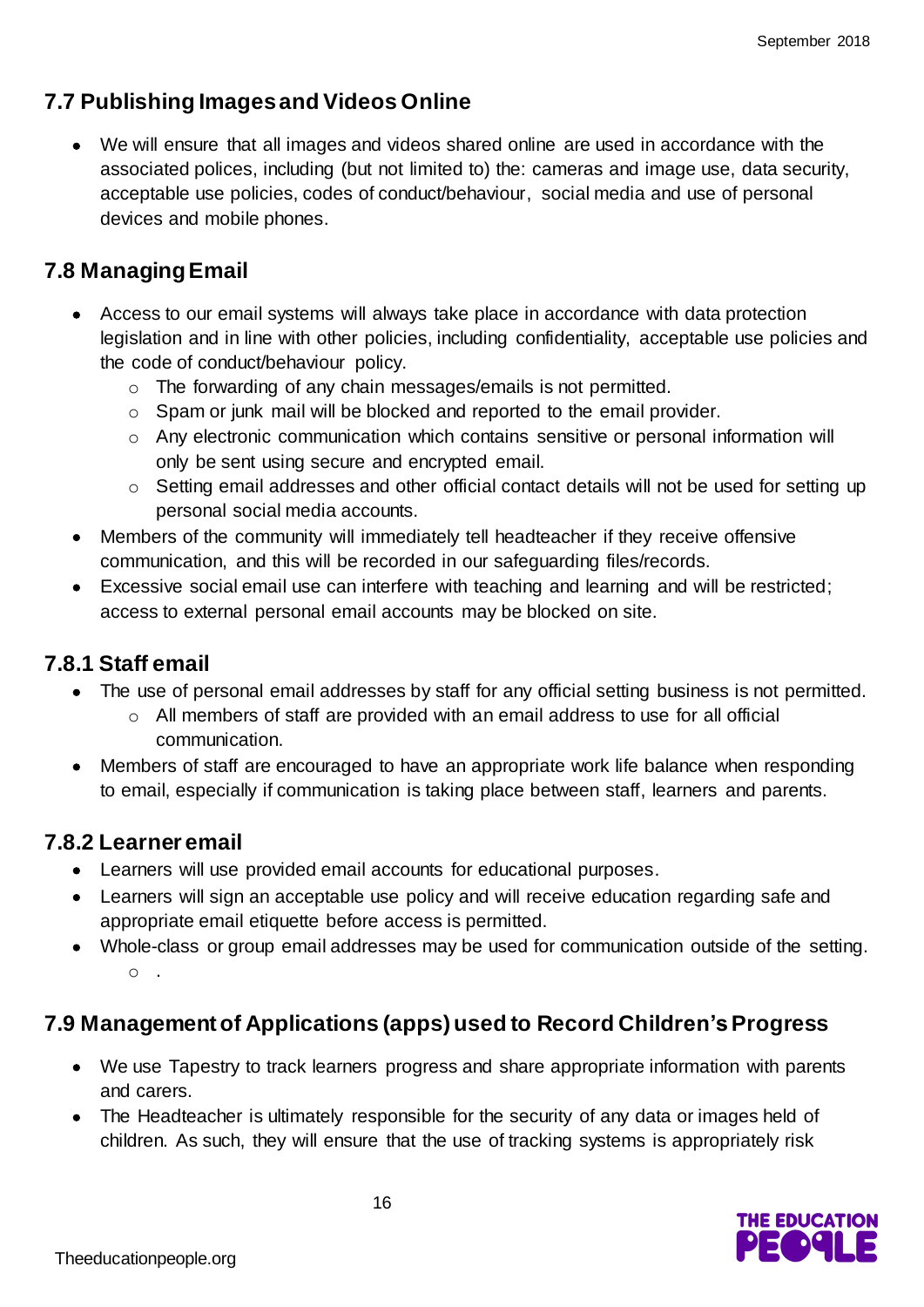assessed prior to use, and that they are used in accordance with data protection legislation, including the General Data Protection Regulations (GDPR) and Data Protection legislation.

- To safeguard learner's data:
	- o Only learner issued devices will be used for apps that record and store learners' personal details, attainment or photographs.
	- o Personal staff mobile phones or devices will not be used to access or upload content to any apps which record and store learners' personal details, attainment or images.
	- $\circ$  Devices will be appropriately encrypted if taken off site, to reduce the risk of a data security breach, in the event of loss or theft.
	- o All users will be advised regarding safety measures, such as using strong passwords and logging out of systems.
	- o Parents and carers will be informed of the expectations regarding safe and appropriate use, prior to being given access; for example, not sharing passwords or images.

# **8. Social Media**

#### **8.1 Expectations**

- The expectations' regarding safe and responsible use of social media applies to all members of The Craylands School community.
- The term social media may include (but is not limited to): blogs; wikis; social networking sites; forums; bulletin boards; online gaming; apps; video/photo sharing sites; chatrooms and instant messenger.
- All members of The Craylands School community are expected to engage in social media in a positive, safe and responsible manner.
	- o All members of The Craylands School community are advised not to publish specific and detailed private thoughts, concerns, pictures or messages on any social media services, especially content that may be considered threatening, hurtful or defamatory to others.
- We will control learner and staff access to social media whilst using setting provided devices and systems on site.
	- o The use of social media during setting hours for personal use is permitted during breaks times only.
	- o Inappropriate or excessive use of social media during setting hours or whilst using setting devices may result in disciplinary or legal action and/or removal of internet facilities.
- Concerns regarding the online conduct of any member of The Craylands School community on social media, should be reported to the DSL and will be managed in accordance with our anti-bullying, allegations against staff, behaviour and child protection policies.

# **8.2 Staff Personal Use of Social Media**

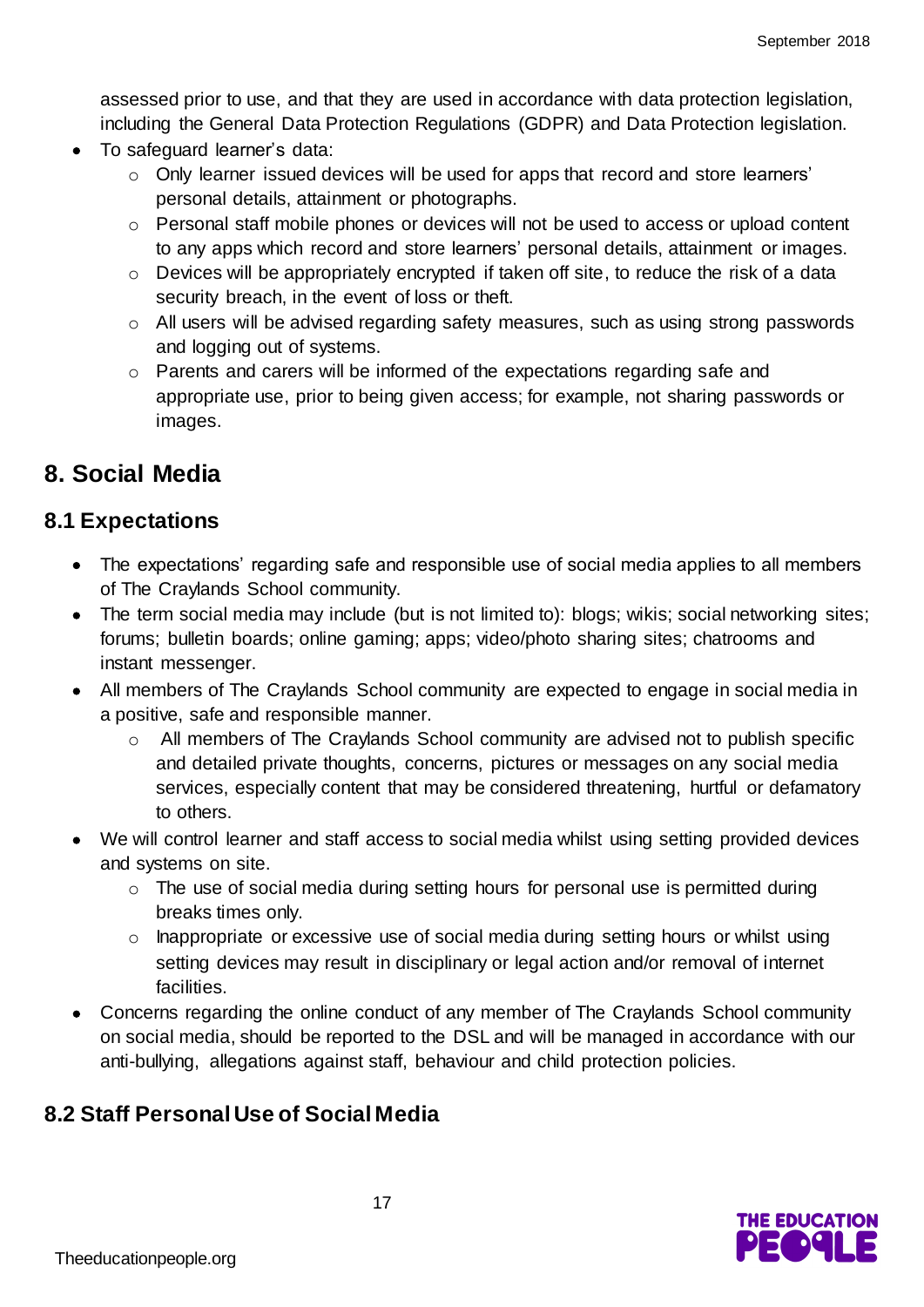- The safe and responsible use of social networking, social media and personal publishing sites will be discussed with all members of staff as part of staff induction and will be revisited and communicated via regular staff training opportunities.
- Safe and professional behaviour will be outlined for all members of staff (including volunteers) as part of our code of conduct/behaviour policy as part of acceptable use policy.

#### *Reputation*

- All members of staff are advised that their online conduct on social media can have an impact on their role and reputation within the setting.
	- o Civil, legal or disciplinary action may be taken if staff are found to bring the profession or institution into disrepute, or if something is felt to have undermined confidence in their professional abilities.
- All members of staff are advised to safeguard themselves and their privacy when using social media sites. Advice will be provided to staff via staff training and by sharing appropriate guidance and resources on a regular basis. This will include (but is not limited to):
	- o Setting the privacy levels of their personal sites.
	- o Being aware of location sharing services.
	- o Opting out of public listings on social networking sites.
	- o Logging out of accounts after use.
	- o Keeping passwords safe and confidential.
	- o Ensuring staff do not represent their personal views as that of the setting.
- Members of staff are encouraged not to identify themselves as employees of The Craylands School on their personal social networking accounts; this is to prevent information on these sites from being linked with the setting, and to safeguard the privacy of staff members.
- All members of staff are encouraged to carefully consider the information, including text and images, they share and post online and to ensure that their social media use is compatible with their professional role and is in accordance our policies and the wider professional and legal framework.
- Information and content that staff members have access to as part of their employment, including photos and personal information about learners and their family members or colleagues will not be shared or discussed on social media sites.
- Members of staff will notify the Leadership Team immediately if they consider that any content shared on social media sites conflicts with their role.

#### *Communicating with learners and parents and carers*

- All members of staff are advised not to communicate with or add as 'friends' any current or past learners or their family members via any personal social media sites, applications or profiles.
	- o Any pre-existing relationships or exceptions that may compromise this, will be discussed with DSL (or deputy) and the headteacher
	- o If ongoing contact with learners is required once they have left the setting, members of staff will be expected to use existing alumni networks or use official setting provided communication tools.

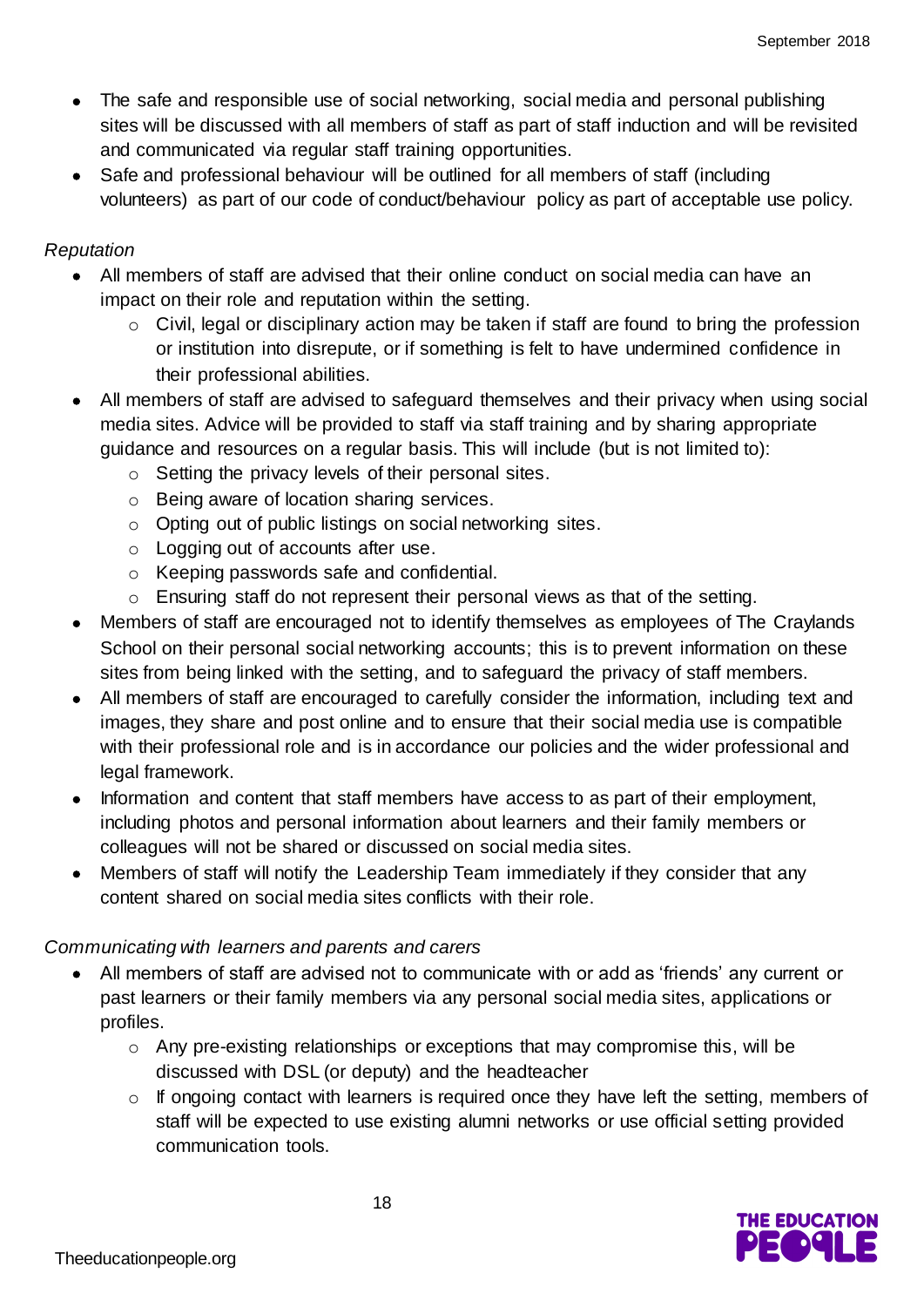- Staff will not use personal social media accounts to contact learners or parents, nor should any contact be accepted, except in circumstance whereby prior approval has been given by the Headteacher.
- Any communication from learners and parents received on personal social media accounts will be reported to the DSL (or deputy).

## **8.3 LearnersPersonal Use of Social Media**

- Safe and appropriate use of social media will be taught to learners as part of an embedded and progressive education approach, via age appropriate sites and resources.
- We are aware that many popular social media sites state that they are not for children under the age of 13, therefore we will not create accounts specifically for learners under this age.
- Any concerns regarding learners use of social media will be dealt with in accordance with existing policies, including anti-bullying and behaviour.
	- o Concerns will be shared with parents/carers as appropriate, particularly when concerning underage use of social media sites, games or tools.
- Learners will be advised:
	- $\circ$  To consider the benefits and risks of sharing personal details on social media sites which could identify them and/or their location.
	- $\circ$  To only approve and invite known friends on social media sites and to deny access to others by making profiles private.
	- o Not to meet any online friends without a parent/carer or other responsible adult's permission and only when a trusted adult is present.
	- o To use safe passwords.
	- $\circ$  To use social media sites which are appropriate for their age and abilities.
	- o How to block and report unwanted communications.
	- o How to report concerns both within the setting and externally.

# **8.4 Official Use of Social Media**

The Craylands School official social media channels are: Twitter

- The official use of social media sites only takes place with clear educational or community engagement objectives, with specific intended outcomes.
	- o The official use of social media as a communication tool has been formally risk assessed and approved by the headteacher.
	- o Leadership staff have access to account information and login details for our social media channels, in case of emergency, such as staff absence.
- Official social media channels have been set up as distinct and dedicated social media sites or accounts for educational or engagement purposes only.
	- o Staff use setting provided email addresses to register for and manage any official social media channels.
	- o Official social media sites are suitably protected and, where possible, run or linked to our website.

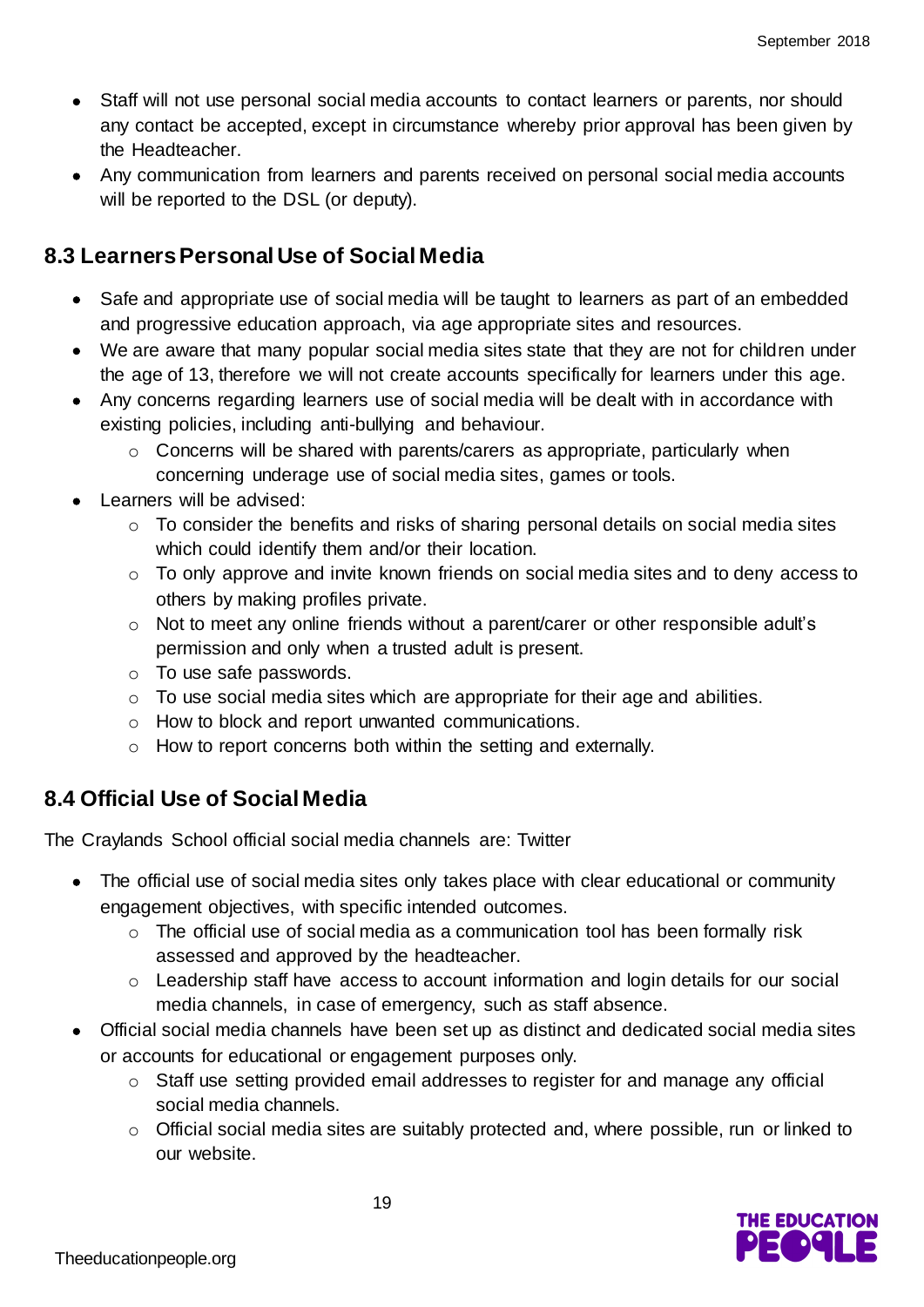- o Public communications on behalf of the setting will, where appropriate and possible, be read and agreed by at least one other colleague.
- Official social media use will be conducted in line with existing policies, including: antibullying, image/camera use, data protection, confidentiality and child protection.
	- o All communication on official social media platforms will be clear, transparent and open to scrutiny.
- Parents/carers and learners will be informed of any official social media use, along with expectations for safe use and action taken to safeguard the community.
	- o Only social media tools which have been risk assessed and approved as suitable for educational purposes will be used.
	- o Any official social media activity involving learners will be moderated possible.
- Parents and carers will be informed of any official social media use with learners; written parental consent will be obtained, as required.
- We will ensure that any official social media use does not exclude members of the community who are unable or unwilling to use social media channels.

#### *Staff expectations*

- Members of staff who follow and/or like our official social media channels will be advised to use dedicated professionals accounts, where possible, to avoid blurring professional boundaries.
- If members of staff are participating in online social media activity as part of their capacity as an employee of the setting, they will:
	- o Sign our social media acceptable use policy.
	- o Always be professional and aware they are an ambassador for the setting.
	- o Disclose their official role or position but make it clear that they do not necessarily speak on behalf of the setting.
	- o Always be responsible, credible, fair and honest, and consider how the information being published could be perceived or shared.
	- o Always act within the legal frameworks they would adhere to within the workplace, including: libel, defamation, confidentiality, copyright, data protection and equalities laws.
	- $\circ$  Ensure that they have appropriate consent before sharing images on the official social media channel.
	- o Not disclose information, make commitments or engage in activities on behalf of the setting, unless they are authorised to do so.
	- o Not engage with any direct or private messaging with current, or past, learners, parents and carers.
	- o Inform their line manager, the DSL (or deputy) and/or the headteacher of any concerns, such as criticism, inappropriate content or contact from learners.

# **9. Use of Personal Devices and Mobile Phones**

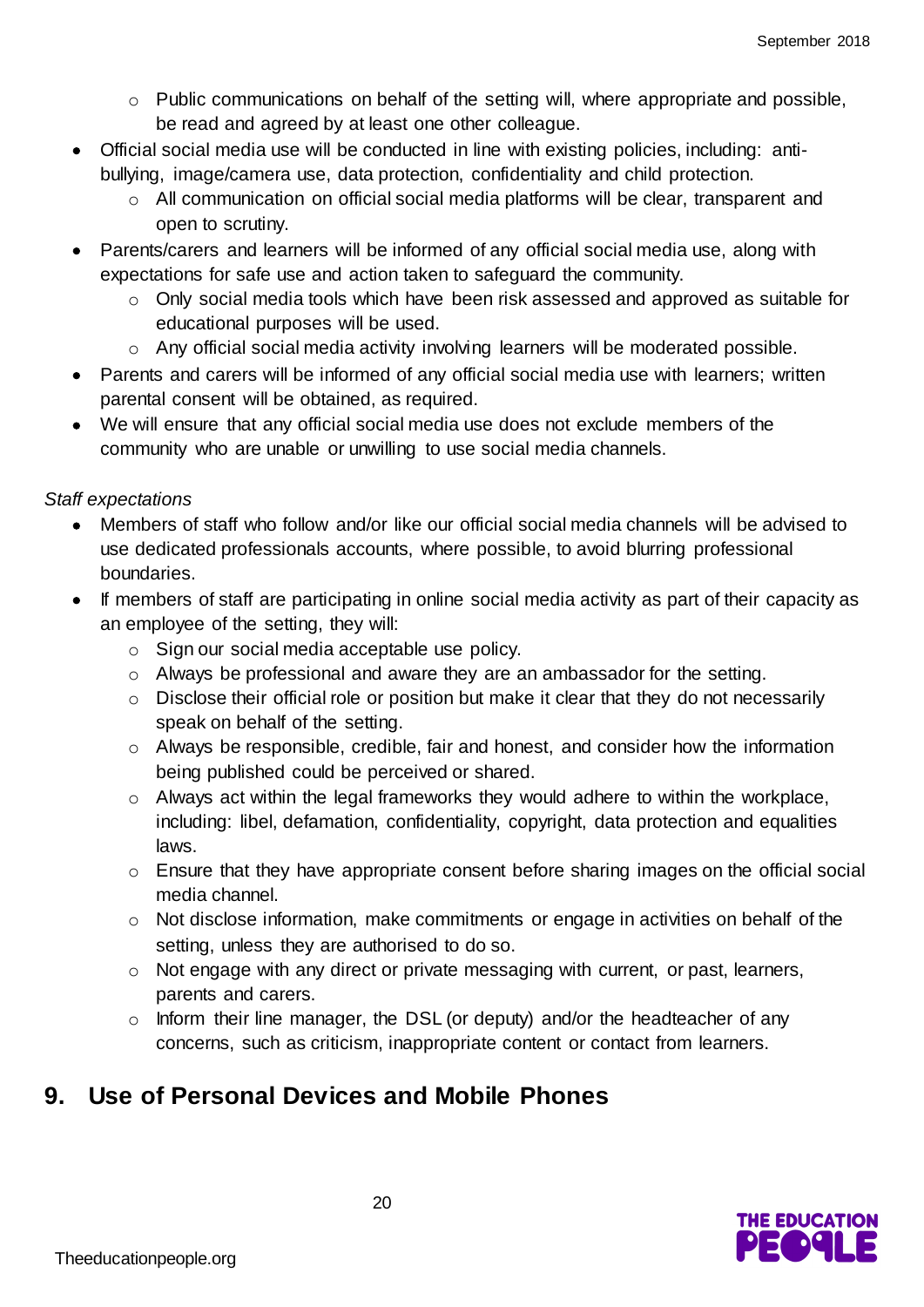• The Craylands School recognises that personal communication through mobile technologies is an accepted part of everyday life for learners, staff and parents/carers, but technologies need to be used safely and appropriately within the setting.

#### **9.1 Expectations**

- All use of personal devices (including but not limited to; tablets, games consoles and 'smart' watches) and mobile phones will take place in accordance with the law and other appropriate policies, such as anti-bullying, behaviour and child protection.
- Electronic devices of any kind that are brought onto site are the responsibility of the user.
	- o All members of The Craylands School community are advised to take steps to protect their mobile phones or devices from loss, theft or damage; we accept no responsibility for the loss, theft or damage of such items on our premises.
	- o All members of The Craylands School community are advised to use passwords/pin numbers to ensure that unauthorised calls or actions cannot be made on their phones or devices; passwords and pin numbers should be kept confidential and mobile phones and personal devices should not be shared.
- Mobile phones and personal devices are not permitted to be used in specific areas within the site such as changing rooms, toilets and swimming pools.
- The sending of abusive or inappropriate messages or content via mobile phones or personal devices is forbidden by any member of the community; any breaches will be dealt with as part of our behaviour policy.
- All members of The Craylands School community are advised to ensure that their mobile phones and personal devices do not contain any content which may be offensive, derogatory or would otherwise contravene our behaviour or child protection policies.

# **9.2 Staff Use of Personal Devices and Mobile Phones**

- Members of staff will ensure that use of personal phones and devices takes place in accordance with the law, as well as, relevant policy and procedures, such as: confidentiality, child protection, data security and acceptable use.
- Staff will be advised to:
	- o Keep mobile phones and personal devices in a safe and secure place e.g. class cupboards during lesson time.
	- o Keep mobile phones and personal devices switched off or switched to 'silent' mode during lesson times.
	- o Ensure that Bluetooth or other forms of communication (such as 'airdrop') are hidden or disabled during lesson times.
	- o Not use personal devices during teaching periods, unless permission has been given by the headteacher, such as in emergency circumstances.
	- o Ensure that any content bought onto site via mobile phones and personal devices are compatible with their professional role and expectations.

21

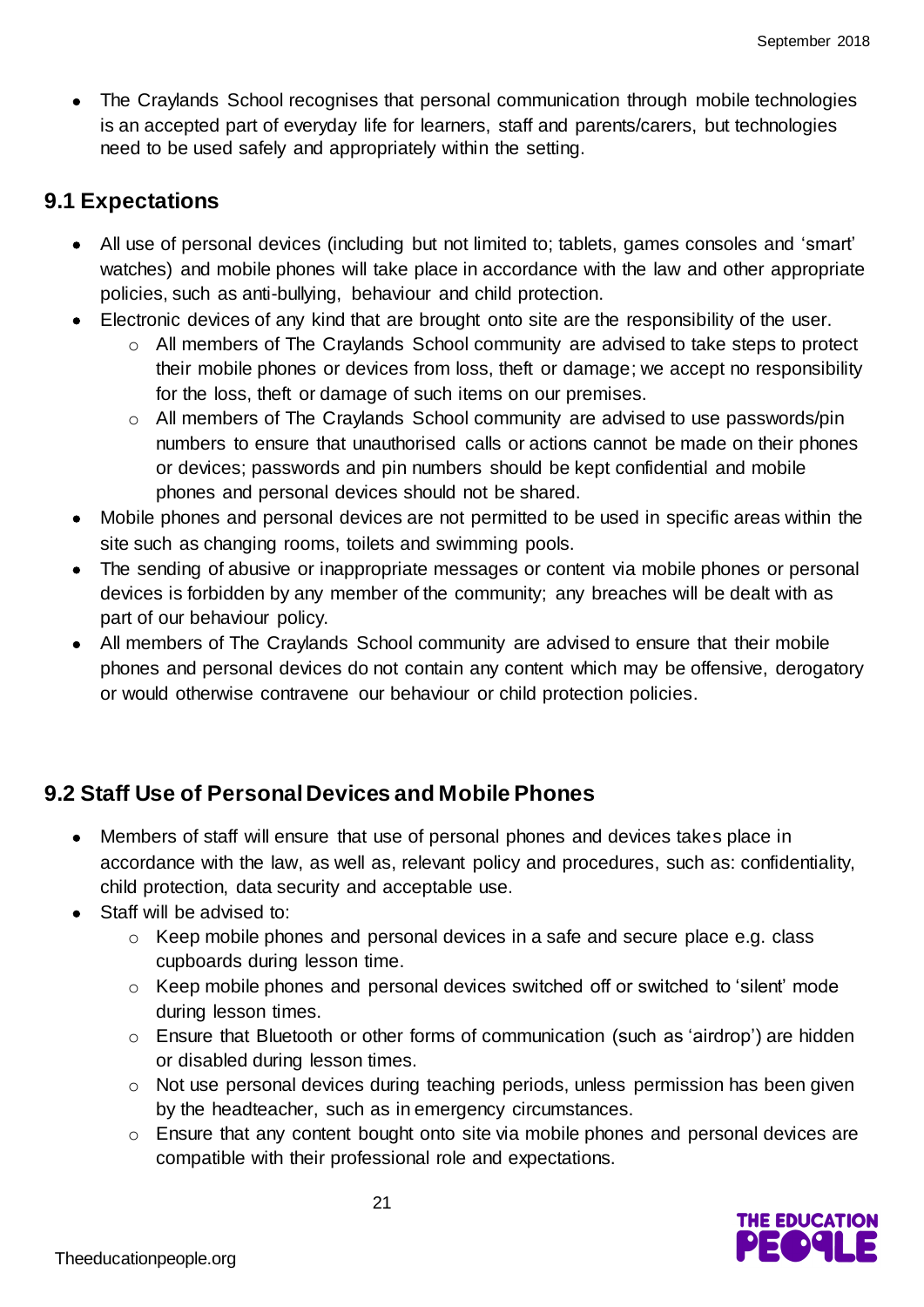- Members of staff are not permitted to use their own personal phones or devices for contacting learners or parents and carers.
	- o Any pre-existing relationships, which could undermine this, will be discussed with the DSL (or deputy) and headteacher
- Staff will not use personal devices:
	- o To take photos or videos of learners and will only use work-provided equipment for this purpose.
	- o Directly with learners and will only use work-provided equipment during lessons/educational activities.
- If a member of staff breaches our policy, action will be taken in line with our code of conduct/staff behaviour and allegations policy
	- $\circ$  If a member of staff is thought to have illegal content saved or stored on a mobile phone or personal device or have committed a criminal offence, the police will be contacted.

#### **9.3 LearnersUse of Personal Devices and Mobile Phones**

- Learners will be educated regarding the safe and appropriate use of personal devices and mobile phones and will be made aware of boundaries and consequences.
- The Craylands School expects learners' personal devices and mobile phones to be... o Handed into the school office at the beginning of the day and collected at the end.
- If a learner needs to contact his/her parents or carers they will be allowed to use a *setting phone*.
	- o Parents are advised to contact their child via the setting office.
- Mobile phones or personal devices will not be used by learners during lessons or formal educational time.
- Mobile phones and personal devices must not be taken into examinations.
	- o Learners found in possession of a mobile phone or personal device during an exam will be reported to the appropriate examining body. This may result in the withdrawal from either that examination or all examinations.
- If a learner breaches the policy, the phone or device will be confiscated and will be held in a secure place.
	- o Staff may confiscate a learner's mobile phone or device if they believe it is being used to contravene our behaviour or bullying policy or could contain youth produced sexual imagery (sexting).
	- o Searches of mobile phone or personal devices will only be carried out in accordance with our policy. (*Appropriate for schools only and must link to appropriate policy. See* [www.gov.uk/government/publications/searching-screening-and-confiscation\)](http://www.gov.uk/government/publications/searching-screening-and-confiscation)
	- o Learners mobile phones or devices may be searched by a member of the leadership team, with the consent of the learner or a parent/ carer. Content may be deleted or requested to be deleted, if it contravenes our policies.

[www.gov.uk/government/publications/searching-screening-and-confiscation\)](http://www.gov.uk/government/publications/searching-screening-and-confiscation)

o Mobile phones and devices that have been confiscated will be released to parents or carers

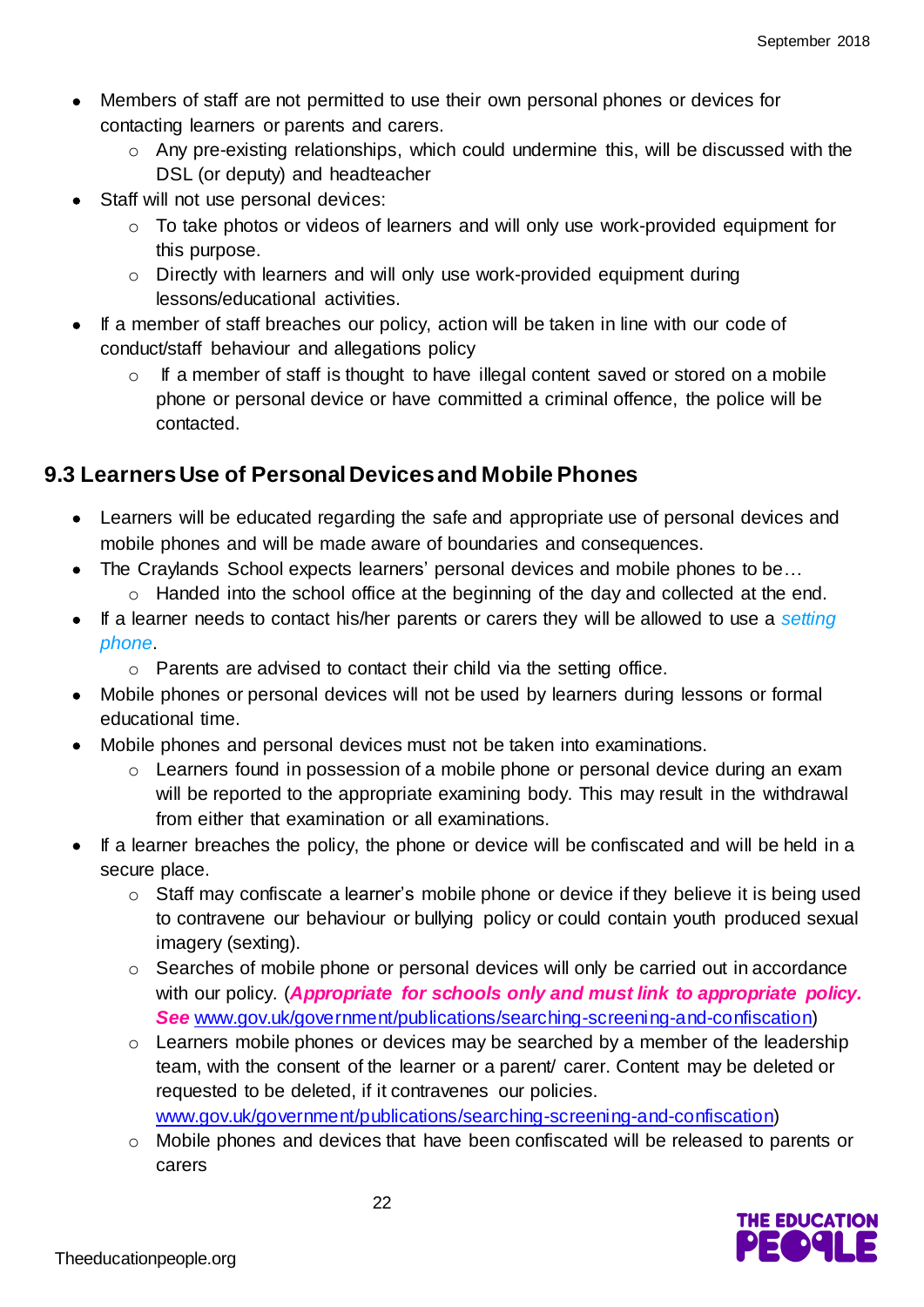$\circ$  If there is suspicion that material on a learner's personal device or mobile phone may be illegal or may provide evidence relating to a criminal offence, the device will be handed over to the police for further investigation.

#### **9.4 Visitors' Use of Personal Devices and Mobile Phones**

- Parents/carers and visitors (including volunteers and contractors) must use their mobile phones and personal devices in accordance with our acceptable use policy and other associated policies, such as: anti-bullying, behaviour, child protection and image use.
- We will ensure appropriate signage and information is displayed and provided to inform parents, carers and visitors of expectations of use.
- Members of staff are expected to challenge visitors if they have concerns and will always inform the DSL (or deputy) or headteacher of any breaches our policy.

#### **9.5 Officially provided mobile phones and devices**

- Members of staff will be issued with a work phone number and email address, where contact with learners or parents/ carers is required.
- Setting mobile phones and devices will be suitably protected via a passcode/password/pin and must only be accessed or used by members of staff.
- Setting mobile phones and devices will always be used in accordance with the acceptable use policy and other relevant policies.

# **10. Responding to Online Safety Incidents and Concerns**

- All members of the community will be made aware of the reporting procedure for online safety concerns, including: breaches of filtering, youth produced sexual imagery (sexting), cyberbullying and illegal content.
- All members of the community must respect confidentiality and the need to follow the official procedures for reporting concerns.
	- o Learners, parents and staff will be informed of our complaints procedure and staff will be made aware of the whistleblowing procedure.
- We require staff, parents, carers and learners to work in partnership to resolve online safety issues.
- After any investigations are completed, we will debrief, identify lessons learnt and implement any policy or curriculum changes as required.
- If we are unsure how to proceed with an incident or concern, the DSL (or deputy) will seek advice from the Education Safeguarding Team.
- Where there is suspicion that illegal activity has taken place, we will contact the Education Safeguarding Team or Kent Police using 101, or 999 if there is immediate danger or risk of harm.
- If an incident or concern needs to be passed beyond our community (for example if other local settings are involved or the public may be at risk), the DSL or headteacher will speak with Kent Police and/or the Education Safeguarding Team first to ensure that potential investigations are not compromised.



23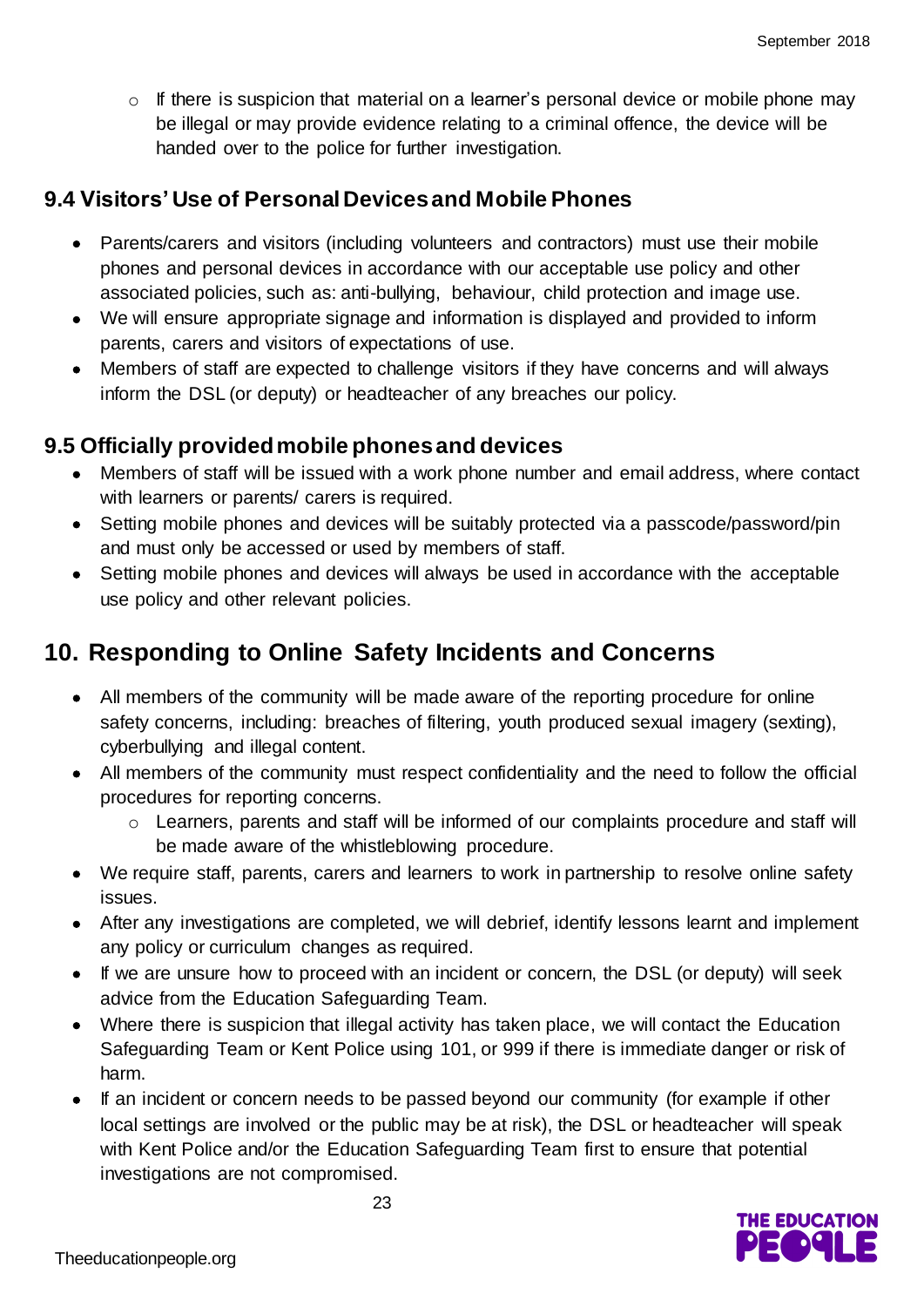#### **10.1 Concerns about Learners Welfare**

- The DSL (or deputy) will be informed of any online safety incidents involving safeguarding or child protection concerns.
	- o The DSL (or deputy) will record these issues in line with our child protection policy.
- The DSL (or deputy) will ensure that online safety concerns are escalated and reported to relevant agencies in line with the Kent Safeguarding Children Board thresholds and procedures.
- We will inform parents and carers of online safety incidents or concerns involving their child, as and when required.

#### **10.2 Staff Misuse**

- Any complaint about staff misuse will be referred to the headteacher in accordance with the allegations policy.
- Any allegations regarding a member of staff's online conduct will be discussed with the LADO (Local Authority Designated Officer).
- Appropriate action will be taken in accordance with our staff behaviour policy/code of conduct.

# **11. Procedures for Responding to Specific Online Incidents or Concerns**

#### **11.1 Online Sexual Violence and Sexual Harassment between Children**

- Our setting has accessed and understood "Sexual violence and sexual harassment between [children in schools and colleges"](https://www.gov.uk/government/publications/sexual-violence-and-sexual-harassment-between-children-in-schools-and-colleges) (2018) guidance and part 5 of 'Keeping children safe in education' 2018.
- The Craylands School recognises that sexual violence and sexual harassment between children can take place online. Examples may include; non-consensual sharing of sexual images and videos, sexualised online bullying, online coercion and threats, unwanted sexual comments and messages on social media, and online sexual exploitation.
	- o Full details of how we will respond to concerns relating to sexual violence and sexual harassment between children can be found within our child protection and anti-bullying policy.
- The Craylands School recognises that internet brings the potential for the impact of any sexual violence and sexual harassment concerns to extend further than the local community, and for a victim or alleged perpetrator to become marginalised and excluded by online communities.
- The Craylands School also recognises the potential for repeat victimisation in the future if abusive content continues to exist somewhere online.

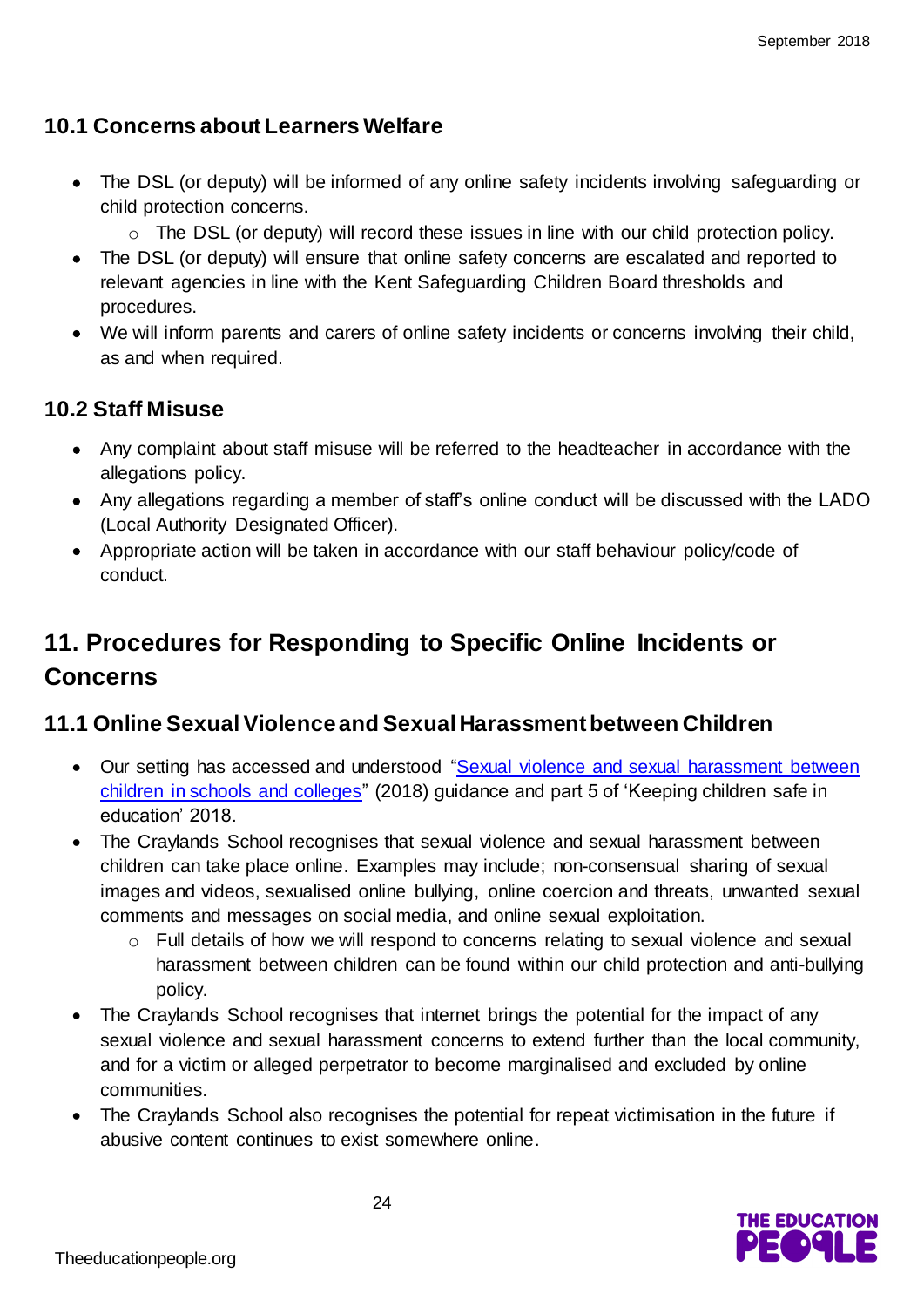- The Craylands School will ensure that all members of the community are made aware of the potential social, psychological and criminal consequences of online sexual violence and sexual harassment between children by implementing a range of age and ability appropriate educational methods as part of our PSHE and RSE curriculum.
- We will ensure that all members of the community are aware of sources of support regarding online sexual violence and sexual harassment between children.
- We will respond to concerns regarding online sexual violence and sexual harassment between children, regardless of whether the incident took place on our premises or using our equipment.
- If made aware of online sexual violence and sexual harassment, we will:
	- o Immediately notify the DSL (or deputy) and act in accordance with our child protection and anti-bullying policies.
	- o If content is contained on learners electronic devices, they will be managed in accordance with the DfE ['searching screening and confiscation'](https://www.gov.uk/government/publications/searching-screening-and-confiscation) advice.
	- o Provide the necessary safeguards and support for all learners involved, such as offering specific advice on blocking, reporting and removing online content, as well as providing appropriate counselling/pastoral support.
	- o Implement appropriate sanctions in accordance with our behaviour policy.
	- $\circ$  Inform parents and carers, if appropriate, about the incident and how it is being managed.
	- o If appropriate, make a referral to partner agencies, such as Children's Social Work Service and/or the Police.
	- $\circ$  If the concern involves children and young people at a different educational setting, work in partnership with other DSLs to ensure appropriate safeguarding action is taken in the wider local community.
		- **If a criminal offence has been committed, the DSL (or deputy) will discuss this** with Kent Police first to ensure that investigations are not compromised.
	- o Review the handling of any incidents to ensure that best practice was implemented, and policies/procedures are appropriate.

# **11.2 Youth Produced Sexual Imagery ("Sexting")**

- The Craylands School recognises youth produced sexual imagery (known as "sexting") as a safeguarding issue; all concerns will be reported to and dealt with by the DSL (or deputy).
- We will follow the advice as set out in the non-statutory UKCCIS guidance: 'Sexting in [schools and colleges: responding to incidents and safeguarding young people'](https://www.gov.uk/government/groups/uk-council-for-child-internet-safety-ukccis) and [KSCB](http://www.kscb.org.uk/guidance/online-safety) guidance: "Responding to youth produced sexual imagery".
- The Craylands School will ensure that all members of the community are made aware of the potential social, psychological and criminal consequences of 'sexting' by implementing preventative approaches, via a range of age and ability appropriate educational methods.
- We will ensure that all members of the community are aware of sources of support regarding youth produced sexual imagery.
- We will respond to concerns regarding youth produced sexual imagery, regardless of whether the incident took place on site or using setting provided or personal equipment.
- We will not:

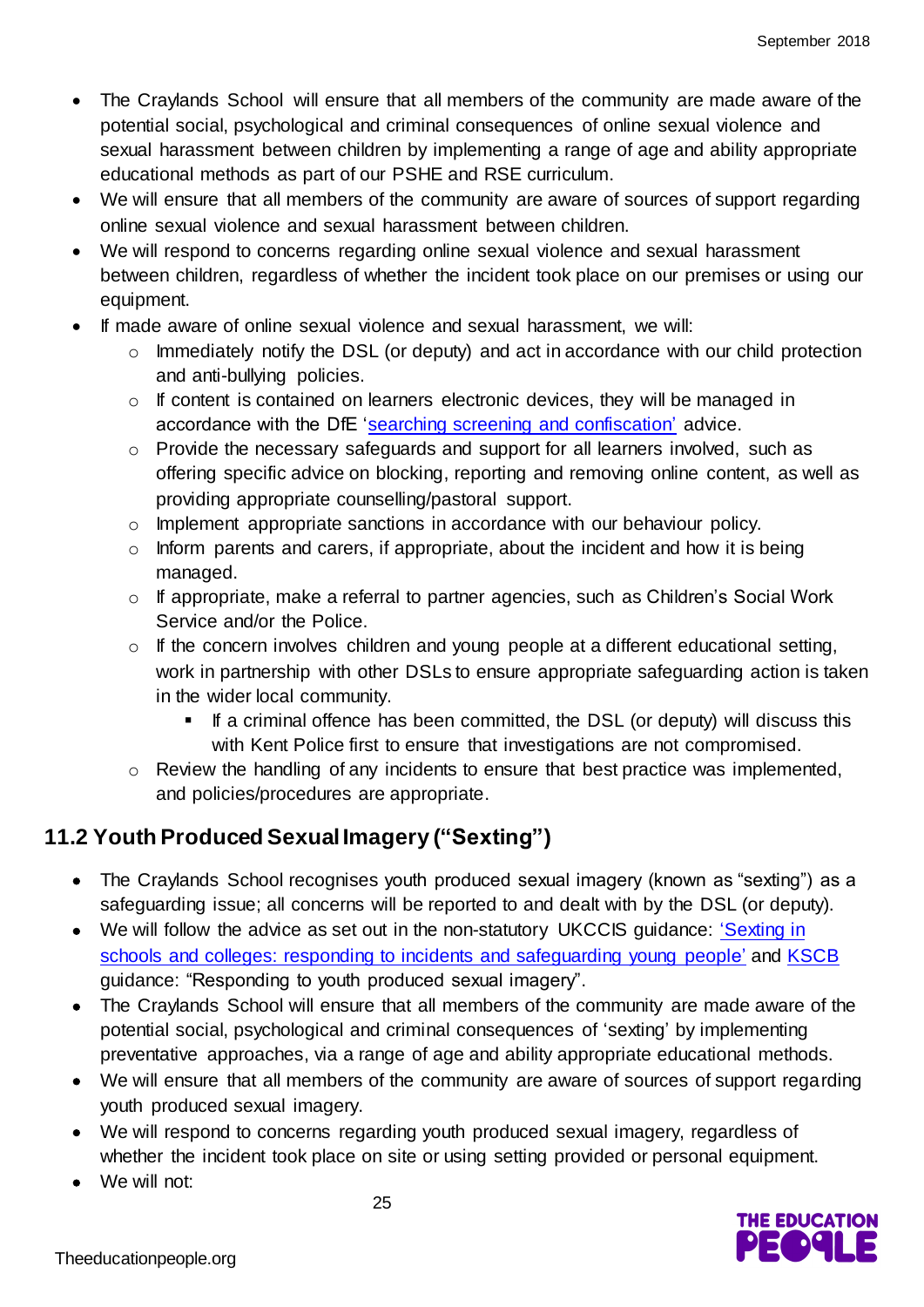- $\circ$  View any images suspected of being youth produced sexual imagery, unless there is no other possible option, or there is a clear need or reason to do so.
	- If it is deemed necessary, the image will only be viewed by the DSL (or deputy DSL) and their justification for viewing the image will be clearly documented.
- o Send, share, save or make copies of content suspected to be an indecent image of a child (i.e. youth produced sexual imagery) and will not allow or request learners to do so.
- If made aware of an incident involving the creation or distribution of youth produced sexual imagery, we will:
	- $\circ$  Act in accordance with our child protection policies and the relevant Kent Safeguarding Child Board's procedures.
	- o Ensure the DSL (or deputy) responds in line with the ['Sexting in schools and colleges:](https://www.gov.uk/government/groups/uk-council-for-child-internet-safety-ukccis)  [responding to incidents and safeguarding young people'](https://www.gov.uk/government/groups/uk-council-for-child-internet-safety-ukccis) guidance.
	- o Store the device securely.
		- If an indecent image has been taken or shared on our network or devices, we will act to block access to all users and isolate the image.
	- o Carry out a risk assessment which considers any vulnerability of learners involved; including carrying out relevant checks with other agencies.
	- $\circ$  Inform parents and carers, if appropriate, about the incident and how it is being managed.
	- o Make a referral to Children's Social Work Service and/or the Police, as deemed appropriate in line with the UKCCIS : ['Sexting in schools and colleges: responding to](https://www.gov.uk/government/groups/uk-council-for-child-internet-safety-ukccis)  [incidents and safeguarding young people'](https://www.gov.uk/government/groups/uk-council-for-child-internet-safety-ukccis) guidance.
	- o Provide the necessary safeguards and support for learners, such as offering counselling or pastoral support.
	- $\circ$  Implement appropriate sanctions in accordance with our behaviour policy but taking care not to further traumatise victims where possible.
	- o Consider the deletion of images in accordance with the UKCCIS: 'Sexting in schools [and colleges: responding to incidents and safeguarding young people'](https://www.gov.uk/government/groups/uk-council-for-child-internet-safety-ukccis) guidance.
		- **If Images will only be deleted once the DSL has confirmed that other agencies do** not need to be involved; and are sure that to do so would not place a child at risk or compromise an investigation.
	- o Review the handling of any incidents to ensure that best practice was implemented; the leadership team will also review and update any management procedures, where necessary.

# **11.3 Online Child Sexual Abuse and Exploitation (including child criminal exploitation)**

 The Craylands School will ensure that all members of the community are aware of online child sexual abuse, including: exploitation and grooming; the consequences; possible approaches which may be employed by offenders to target children and how to respond to concerns.

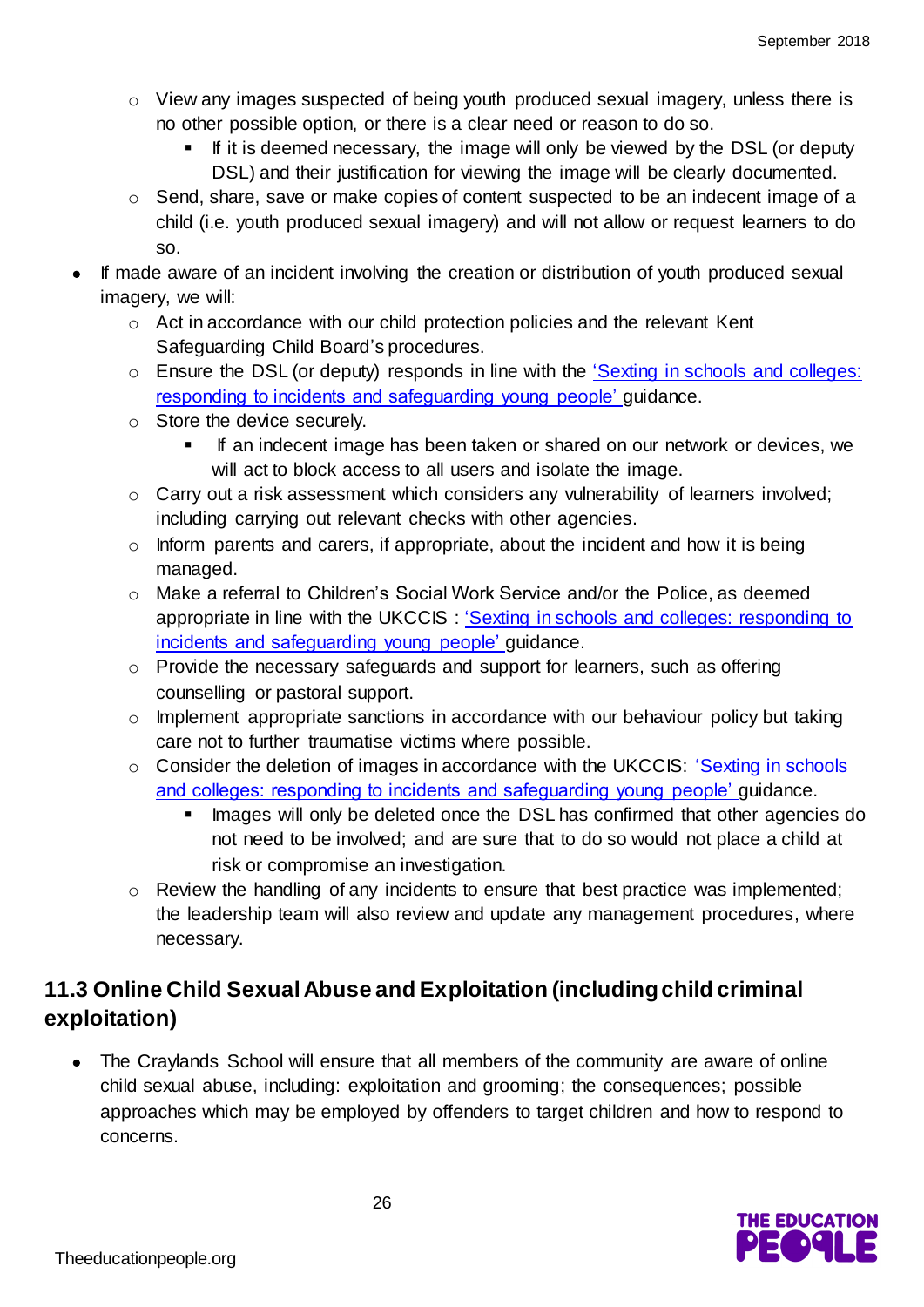- The Craylands School recognises online child sexual abuse and exploitation (including criminal exploitation) as a safeguarding issue and, as such, all concerns will be reported to and dealt with by the DSL (or deputy).
- We will implement preventative approaches for online child sexual abuse and exploitation (including criminal exploitation) via a range of age and ability appropriate education for learners, staff and parents/carers.
- We will ensure that all members of the community are aware of the support available regarding online child sexual abuse and exploitation (including criminal exploitation), both locally and nationally.
- We will ensure that the 'Click CEOP' report button is visible and available to learners and other members of our community; this is on the school website.
- If made aware of incident involving online child sexual abuse and exploitation (including criminal exploitation), we will:
	- o Act in accordance with our child protection policies and the relevant Kent Safeguarding Child Board's procedures.
	- $\circ$  If appropriate, store any devices involved securely.
	- o Make a referral to Children's Social Work Service (if required/appropriate) and immediately inform Kent police via 101, or 999 if a child is at immediate risk.
	- o Carry out a risk assessment which considers any vulnerabilities of learner(s) involved (including carrying out relevant checks with other agencies).
	- o Inform parents/carers about the incident and how it is being managed.
	- o Provide the necessary safeguards and support for learners, such as, offering counselling or pastoral support.
	- o Review the handling of any incidents to ensure that best practice is implemented; leadership team will review and update any management procedures, where necessary.
- We will respond to concerns regarding online child sexual abuse and exploitation (including criminal exploitation), regardless of whether the incident took place on our premises or using setting provided or personal equipment.
	- o Where possible, learners will be involved in decision making and if appropriate, will be empowered to report concerns such as via the Click CEOP report: [www.ceop.police.uk/safety-centre/](http://www.ceop.police.uk/safety-centre/)
- If we are unclear whether a criminal offence has been committed, the DSL (or deputy) will obtain advice immediately through the Education Safeguarding Team and/or Kent Police.
- If made aware of intelligence or information which may relate to child sexual exploitation (on or offline), it will be passed through to the [Child Sexual Exploitation Team](https://www.kent.police.uk/childabuse/) (CSET) by the DSL (or deputy).
- If learners at other setting are believed to have been targeted, the DSL (or deputy) will seek support from Kent Police and/or the Education Safeguarding Team first to ensure that potential investigations are not compromised.

# **11.4 Indecent Images of Children (IIOC)**

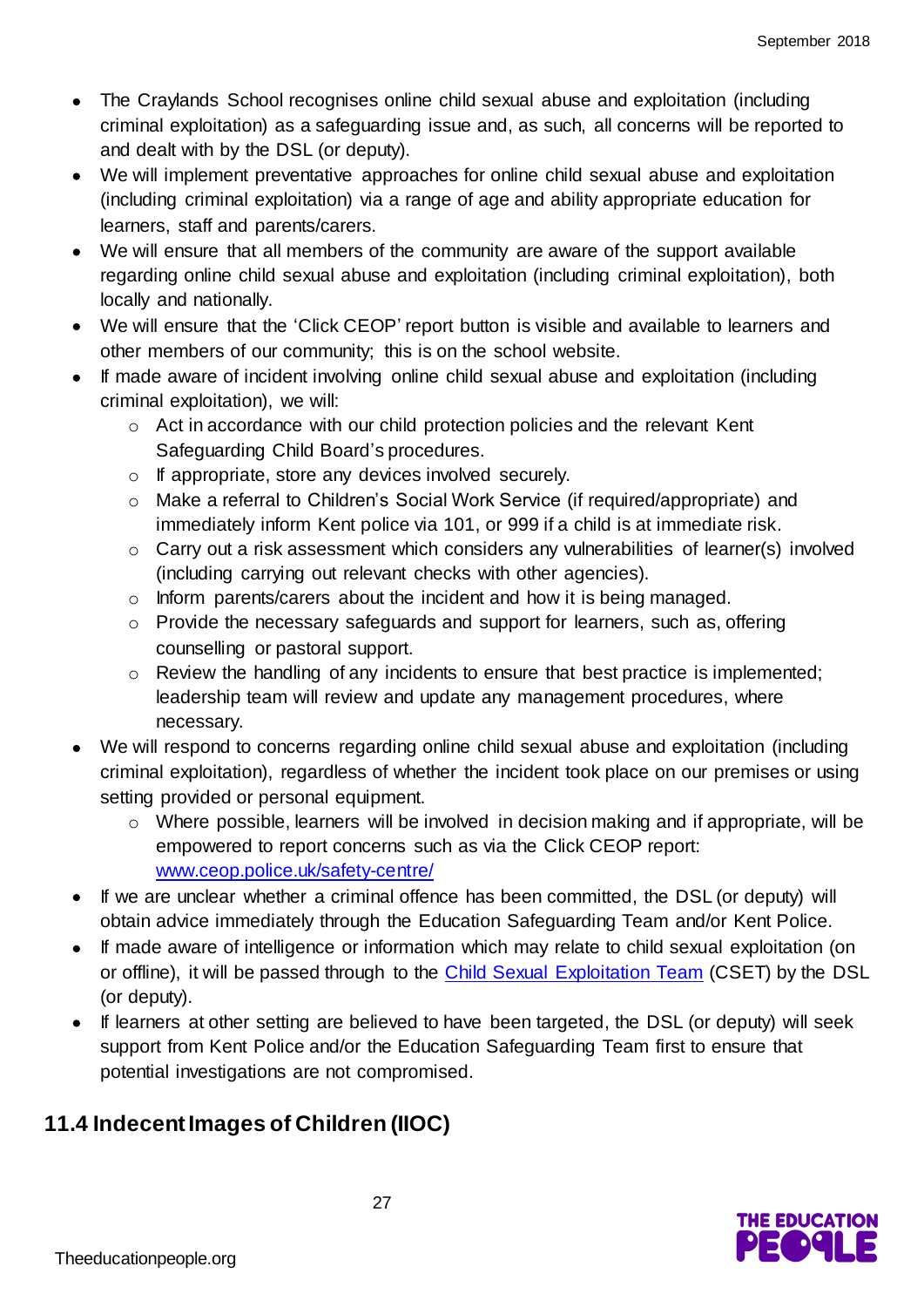- The Craylands School will ensure that all members of the community are made aware of the possible consequences of accessing Indecent Images of Children (IIOC).
- We will respond to concerns regarding IIOC on our equipment and/or personal equipment, even if access took place off site.
- We will seek to prevent accidental access to IIOC by using an internet Service provider (ISP) which subscribes to the Internet Watch Foundation block list and by implementing appropriate filtering, firewalls and anti-spam software.
- If we are unclear if a criminal offence has been committed, the DSL (or deputy) will obtain advice immediately through Kent Police and/or the Education Safeguarding Team.
- If made aware of IIOC, we will:
	- o Act in accordance with our child protection policy and the relevant Kent Safeguarding Child Boards procedures.
	- o Store any devices involved securely.
	- o Immediately inform appropriate organisations, such as the Internet Watch Foundation (IWF), Kent police or the LADO.
- If made aware that a member of staff or a learner has been inadvertently exposed to indecent images of children, we will:
	- o Ensure that the DSL (or deputy) is informed.
	- o Ensure that the URLs (webpage addresses) which contain the suspect images are reported to the Internet Watch Foundation via [www.iwf.org.uk](https://www.iwf.org.uk/) .
	- o Ensure that any copies that exist of the image, for example in emails, are deleted.
	- o Report concerns, as appropriate to parents and carers.
- If made aware that indecent images of children have been found on the setting provided devices, we will:
	- o Ensure that the DSL (or deputy) is informed.
	- o Ensure that the URLs (webpage addresses) which contain the suspect images are reported to the Internet Watch Foundation via [www.iwf.org.uk](https://www.iwf.org.uk/) .
	- o Ensure that any copies that exist of the image, for example in emails, are deleted.
	- $\circ$  Inform the police via 101 (999 if there is an immediate risk of harm) and Children's Social Work Service (as appropriate).
	- o Only store copies of images (securely, where no one else has access to them and delete all other copies) at the request of the police only.
	- o Report concerns, as appropriate to parents and carers.
- If made aware that a member of staff is in possession of indecent images of children on setting provided devices, we will:
	- o Ensure that the headteacher is informed in line with our managing allegations against staff policy.
	- o Inform the Local Authority Designated Officer (LADO) and other relevant organisations in accordance with our managing allegations against staff policy.
	- o Quarantine any devices until police advice has been sought.

28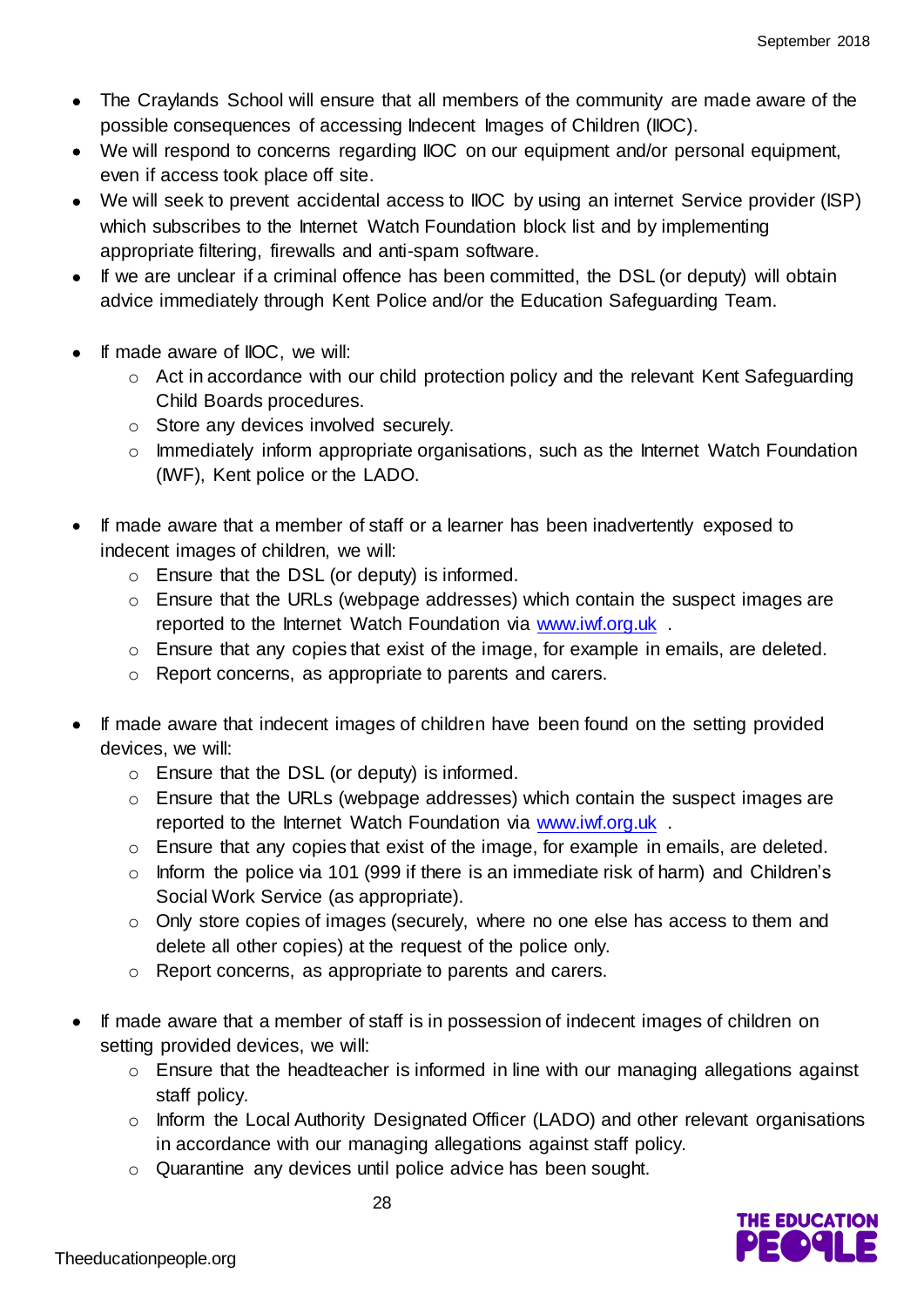# **11.5 Cyberbullying**

- Cyberbullying, along with all other forms of bullying, will not be tolerated at The Craylands School.
- Full details of how we will respond to cyberbullying are set out in our anti-bullying policy.

## **11.6 Online Hate**

- Online hate content, directed towards or posted by, specific members of the community will not be tolerated at The Craylands School and will be responded to in line with existing policies, including anti-bullying and behaviour.
- All members of the community will be advised to report online hate in accordance with relevant policies and procedures.
- The Police will be contacted if a criminal offence is suspected.
- If we are unclear on how to respond, or whether a criminal offence has been committed, the DSL (or deputy) will obtain advice through the Education Safeguarding Team and/or Kent Police.

# **11.7 Online Radicalisation and Extremism**

- We will take all reasonable precautions to ensure that learners and staff are safe from terrorist and extremist material when accessing the internet on site. The Headteacher receives a daily report from EIS on suspicious searches made on the school's internet.
- If we are concerned that a child or parent/carer may be at risk of radicalisation online, the DSL (or deputy) will be informed immediately, and action will be taken in line with our child protection policy.
- If we are concerned that member of staff may be at risk of radicalisation online, the headteacher will be informed immediately, and action will be taken in line with the child protection and allegations policies.

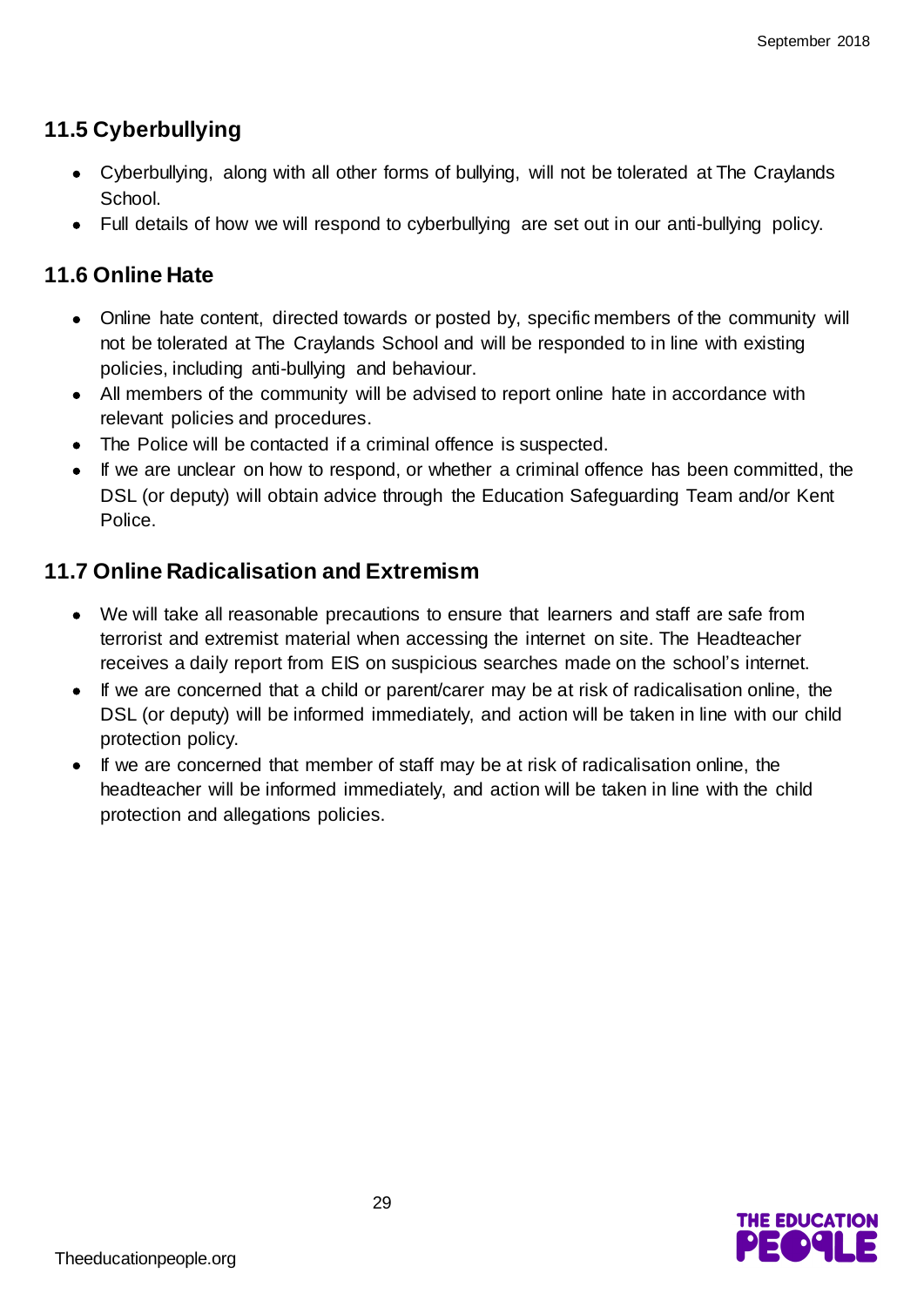# **12. Useful Links for Educational Settings**

# **Kent Support and Guidance for Educational Settings**

#### **Education Safeguarding Team**:

- Rebecca Avery, Education Safeguarding Adviser (Online Protection)
- Ashley Assiter, Online Safety Development Officer
	- o Tel: 03000 415797
- Guidance for Educational Settings:
	- o [www.kelsi.org.uk/support-for-children-and-young-people/child-protection-and](http://www.kelsi.org.uk/support-for-children-and-young-people/child-protection-and-safeguarding)[safeguarding](http://www.kelsi.org.uk/support-for-children-and-young-people/child-protection-and-safeguarding)
	- o [www.kelsi.org.uk/child-protection-and-safeguarding/e-safety/e-safety-classroom-materials](http://www.kelsi.org.uk/child-protection-and-safeguarding/e-safety/e-safety-classroom-materials)
	- o [www.kelsi.org.uk/child-protection-and-safeguarding/e-safety/e-safety-useful-links](http://www.kelsi.org.uk/child-protection-and-safeguarding/e-safety/e-safety-useful-links)
	- o Kent Online Safety Blog: [www.theeducationpeople.org/blog/?tags=Online+Safety&page=1](http://www.theeducationpeople.org/blog/?tags=Online+Safety&page=1)

# **KSCB:**

[www.kscb.org.uk](http://www.kscb.org.uk/)

# **Kent Police:**

[www.kent.police.uk](http://www.kent.police.uk/) or [www.kent.police.uk/internetsafety](http://www.kent.police.uk/internetsafety)

In an emergency (a life is in danger or a crime in progress) dial 999. For other non-urgent enquiries contact Kent Police via 101

#### **Other:**

- Kent Public Service Network (KPSN): [www.kpsn.net](http://www.kpsn.net/)
- EiS ICT Support for Schools and Kent Schools Broadband Service Desk**:** [www.eiskent.co.uk](http://www.eiskent.co.uk/)

# **National Links and Resources for Educational Settings**

- CEOP:
	- o [www.thinkuknow.co.uk](http://www.thinkuknow.co.uk/)
	- o [www.ceop.police.uk](http://www.ceop.police.uk/)
- Childnet: [www.childnet.com](http://www.childnet.com/)
- Internet Matters: [www.internetmatters.org](http://www.internetmatters.org/)
- Internet Watch Foundation (IWF): [www.iwf.org.uk](http://www.iwf.org.uk/)
- Lucy Faithfull Foundation: [www.lucyfaithfull.org](http://www.lucyfaithfull.org/)
- NSPCC: [www.nspcc.org.uk/onlinesafety](http://www.nspcc.org.uk/onlinesafety)
	- o ChildLine: [www.childline.org.uk](http://www.childline.org.uk/)
	- o Net Aware: [www.net-aware.org.uk](http://www.net-aware.org.uk/)
- The Marie Collins Foundation: [www.mariecollinsfoundation.org.uk](http://www.mariecollinsfoundation.org.uk/)